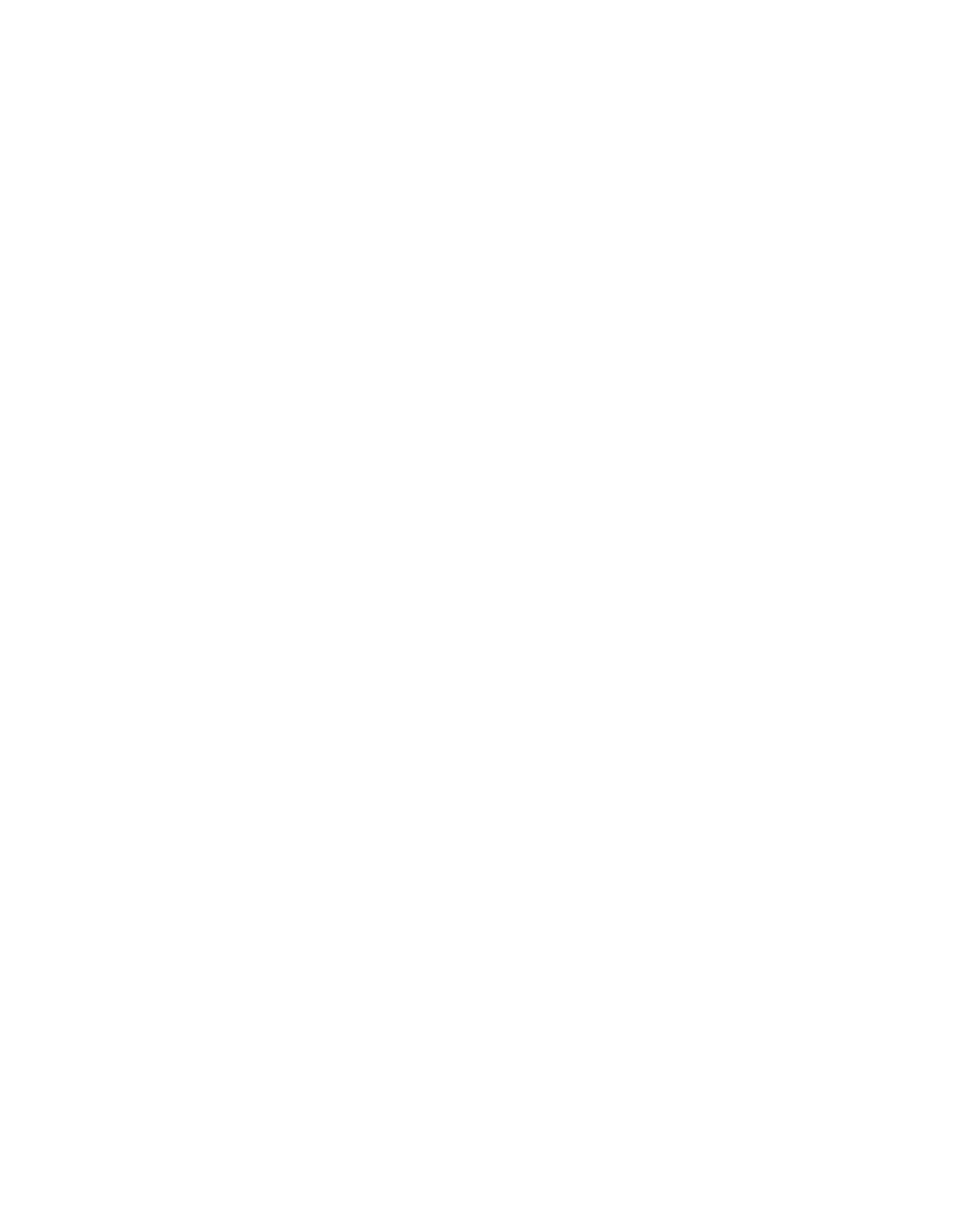INTERNAL REPORT CR/02/219N

# Development of a Curriculum and Training of Supervision Teams in Borehole Construction in Malawi

J Davies<sup>1</sup>, J Cobbing<sup>1</sup>, N S Robins<sup>1</sup>, G K Kululanga<sup>2</sup>, W Mandowa<sup>2,3</sup> and P Hankin<sup>4</sup>

<sup>1</sup> British Geological Survey, Wallingford, UK

<sup>2</sup> University of Malawi, Blantyre, Malawi

<sup>3</sup> Willy and Partner Engineering Services, Blantyre, Malawi

4 GITEC Consult GMBH / Mangochi RWS, Malawi

*Key words* 

Malawi, training, groundwater, boreholes.

*Front cover* 

Training course participants at the GITEC project headquarters, Namwera, Mangochi District.

*Bibliographical reference* 

DAVIES, J , COBBING, J AND ROBINS, N S , KULULANGA, G K , MANDOWA, W AND HANKIN, P , 2002. Development of a Curriculum and Training of Supervision Teams in Borehole Construction in Malawi. *British Geological Survey Internal Report*, CR/02/219N. pp. 27 and CD-ROM

© *NERC 2002* Keyworth, Nottingham British Geological Survey 2002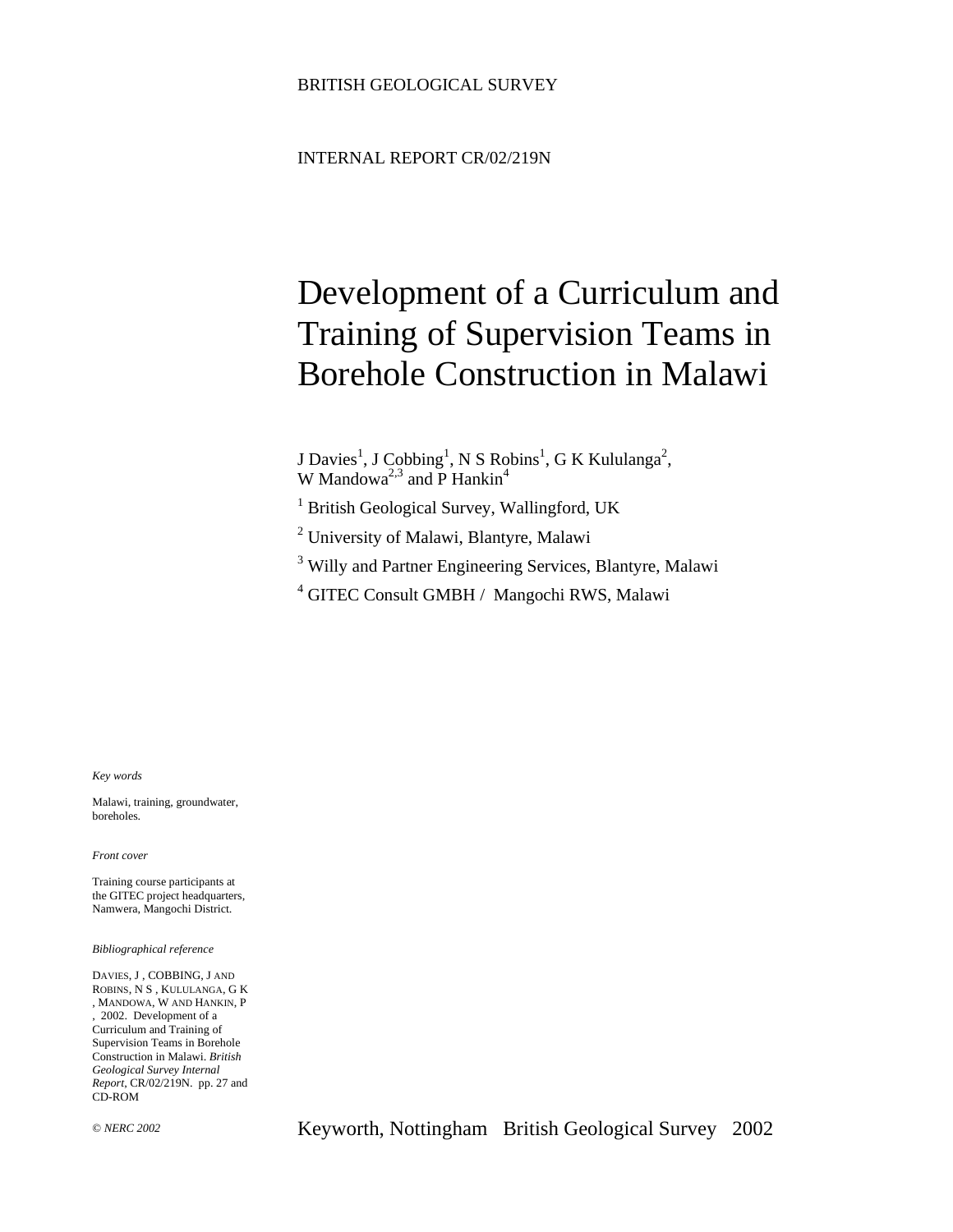#### **BRITISH GEOLOGICAL SURVEY**

The full range of Survey publications is available from the BGS Sales Desks at Nottingham and Edinburgh; see contact details below or shop online at www.thebgs.co.uk

The London Information Office maintains a reference collection of BGS publications including maps for consultation.

The Survey publishes an annual catalogue of its maps and other publications; this catalogue is available from any of the BGS Sales Desks.

*The British Geological Survey carries out the geological survey of Great Britain and Northern Ireland (the latter as an agency service for the government of Northern Ireland), and of the surrounding continental shelf, as well as its basic research projects. It also undertakes programmes of British technical aid in geology in developing countries as arranged by the Department for International Development and other agencies.* 

*The British Geological Survey is a component body of the Natural Environment Research Council.* 

#### **Keyworth, Nottingham NG12 5GG**

 0115-936 3241 Fax 0115-936 3488 e-mail: sales@bgs.ac.uk www.bgs.ac.uk Shop online at: www.thebgs.co.uk

#### **Murchison House, West Mains Road, Edinburgh EH9 3LA**

 0131-667 1000 Fax 0131-668 2683 e-mail: scotsales@bgs.ac.uk

**London Information Office at the Natural History Museum (Earth Galleries), Exhibition Road, South Kensington, London SW7 2DE** 

**2** 020-7589 4090 Fax 020-7584 8270<br> **2** 020-7942 5344/45 email: beslondon@l email: bgslondon@bgs.ac.uk

#### **Forde House, Park Five Business Centre, Harrier Way, Sowton, Exeter, Devon EX2 7HU**

01392-445271 Fax 01392-445371

**Geological Survey of Northern Ireland, 20 College Gardens, Belfast BT9 6BS** 

028-9066 6595 Fax 028-9066 2835

#### **Maclean Building, Crowmarsh Gifford, Wallingford, Oxfordshire OX10 8BB**

01491-838800 Fax 01491-692345

# *Parent Body*

**Natural Environment Research Council, Polaris House, North Star Avenue, Swindon, Wiltshire SN2 1EU**  01793-411500 Fax 01793-411501

www.nerc.ac.uk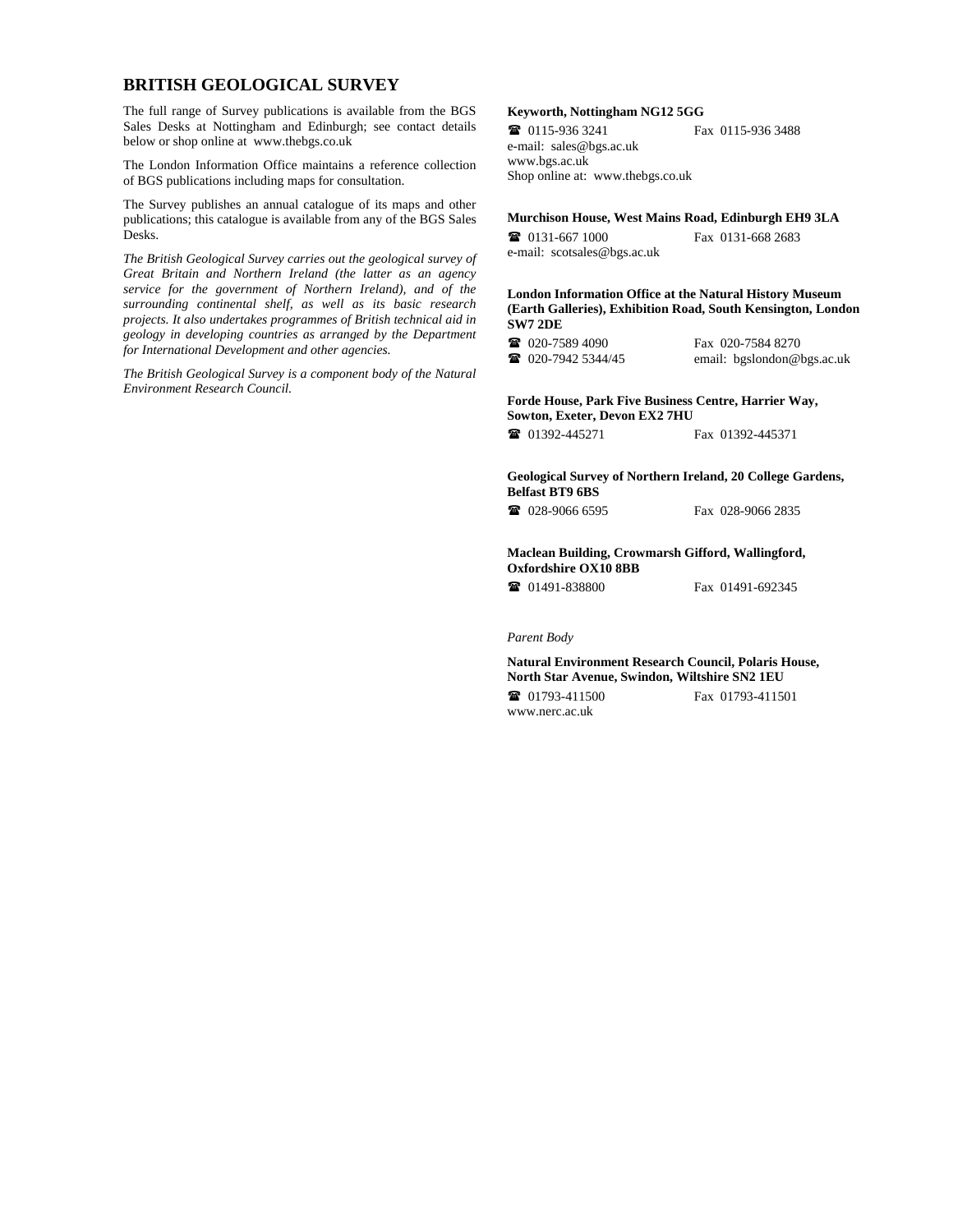# Acknowledgements

This pilot training course is the result of collaboration between staff of the Ministry of Water Development, the University of Malawi, Blantyre, the GITEC Mangochi Project, the World Bank (Malawi) and the British Geological Survey. Additional inputs were made by various NGOs undertaking water supply and sanitation projects in Malawi, especially WaterAid (Malawi) and consultants participating in the GITEC Mangochi Project, incuding Jim Anscombe (geophysicist) and Joe DeGabriele (anthropologist). Mr S M N Mainala and Mrs Modesta Konjaye of the Ministry of Water provided logistical support. The project was actively supported by Mr Andrew Amakokha, the World Bank, and Mrs H J Lawalewale, Secretary for Water Development. The assistance, hospitality and friendship afforded to the BGS team by their partners during their visits to Lilongwe, Blantyre and the Namwera training area is much appreciated and ensured that the authors had a most pleasant and interesting visit to Malawi. The enthusiasm displayed by the course participants contributed greatly to the success of the course. Our colleagues at BGS provided many useful comments during the compilation of this report. Carole Sharratt ensured the report was produced to her high standards. The World Bank, Nairobi, funded this project.

# **CONTENTS**

| 1                       |               |                                                                    |  |
|-------------------------|---------------|--------------------------------------------------------------------|--|
| $\boldsymbol{2}$        |               |                                                                    |  |
| 3                       |               |                                                                    |  |
|                         | 3.1           |                                                                    |  |
|                         | 3.2           |                                                                    |  |
| $\overline{\mathbf{4}}$ |               |                                                                    |  |
|                         | 4.1           |                                                                    |  |
|                         | 4.2           |                                                                    |  |
|                         | 4.3           |                                                                    |  |
| 5                       |               |                                                                    |  |
| 6                       |               |                                                                    |  |
| 7                       |               |                                                                    |  |
|                         | Appendix 1    | Draft Curriculum for Supervision Teams in Borehole Construction 17 |  |
| <b>Appendix 2</b>       |               |                                                                    |  |
| <b>Appendix 3</b>       |               |                                                                    |  |
|                         | <b>TABLES</b> |                                                                    |  |
|                         |               |                                                                    |  |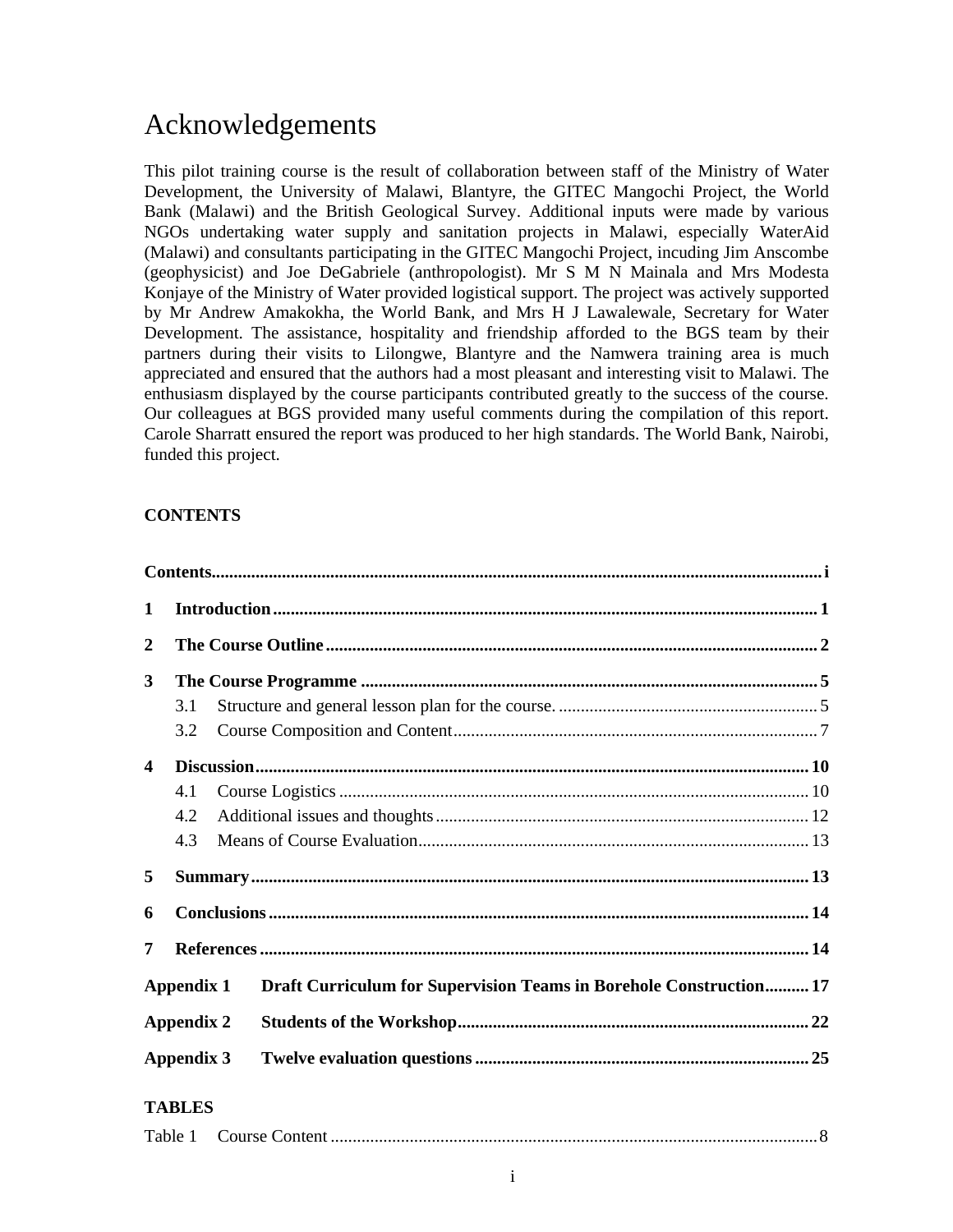# **CONTENTS OF CD-ROM (INSIDE REAR REPORT COVER)**

# **Malawi Training Course (folders on CD)**

- Contracts
- Course Notes
- Health and Sanitation Notes
- Lesson Plans
- Main Report **(Training Course Report file and Entry Point to the Report Structure select version according to CD drive access letter: D or E)**
- PDF Reports
- Poster
- PowerPoint<sup>TM</sup> Presentations
- Related Publications
- Sanitation Figures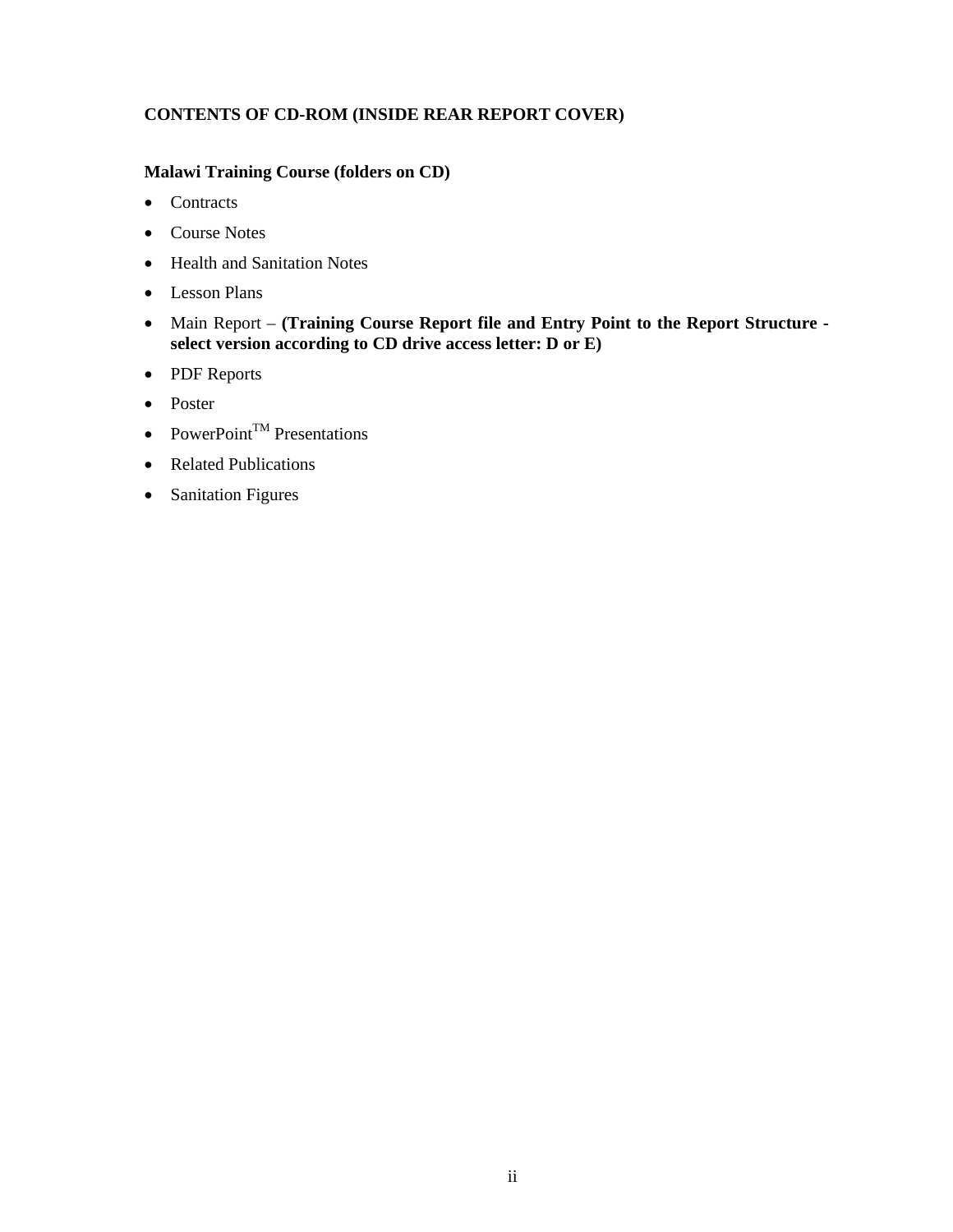# 1 Introduction

The Government of Malawi through the Ministry of Water Development is committed to ensuring that people have convenient access to potable water. However, the water sector has suffered a number of weaknesses that include:

- Lack of sustainability in most of the water supply and water borne sanitation infrastructure.
- Poor service coverage
- Declining, and in some cases, poor quality of key water sources.
- A large number of boreholes are not fully functional because of poor siting, installation and workmanship.

A demand responsive approach to borehole construction and maintenance, whereby user communities apply for facilities and establish maintenance infrastructures, is in operation. To facilitate this process, the Ministry of Water Development recognises the need to built capacity of various stakeholders through training. As part of this initiative, the Water and Sanitation Programme, Africa Region (World Bank) has funded the Ministry of Water Development to undertake a first phase of the required training. This included curriculum development and a pilot training course for technicians in borehole siting and construction supervision. The British Geological Survey was the lead consultant in this project, together with the University of Malawi and GITEC.

An initial visit to Malawi was made during November 2001, and a draft curriculum was constructed following consultation with local partners (Appendix 1). The German funded Mangochi East Rural Water Supply and Sanitation Programme, based near Namwera in eastern Malawi, was identified as a suitable location for the course as a variety of best practice activities could be demonstrated in the field. Course material was collated, and new material was written by the BGS following this initial visit. In May-June 2002 the training course was delivered with counterparts from the University of Malawi, Blantyre, and the GITEC Mangochi Project.

The course goals are:

- 1. students appreciate the complexity of the subsurface environment, and understand that there are many different hydrogeological problems with various solutions.
- 2. students understand and be able to apply the concepts of hydrogeological sustainability and management of groundwater.
- 3. students are aware of sources of information on groundwater, and realise when to ask for assistance with a particular problem.
- 4. students are aware of the uncertainty inherent in many groundwater problems.
- 5. students are aware of the great value of hydrogeological data, and of simple methods for collecting such data.
- 6. students are aware of the many branches of hydrogeology, and not just focus on one aspect such as geophysics.
- 7. students realise that all the parts fit together, and the importance of thinking holistically of the "big picture".
- 8. students are aware of the user community expectations and the importance of the community in ensuring that a project is successful in the long term.
- 9. students appreciate possible pitfalls when interacting with community members.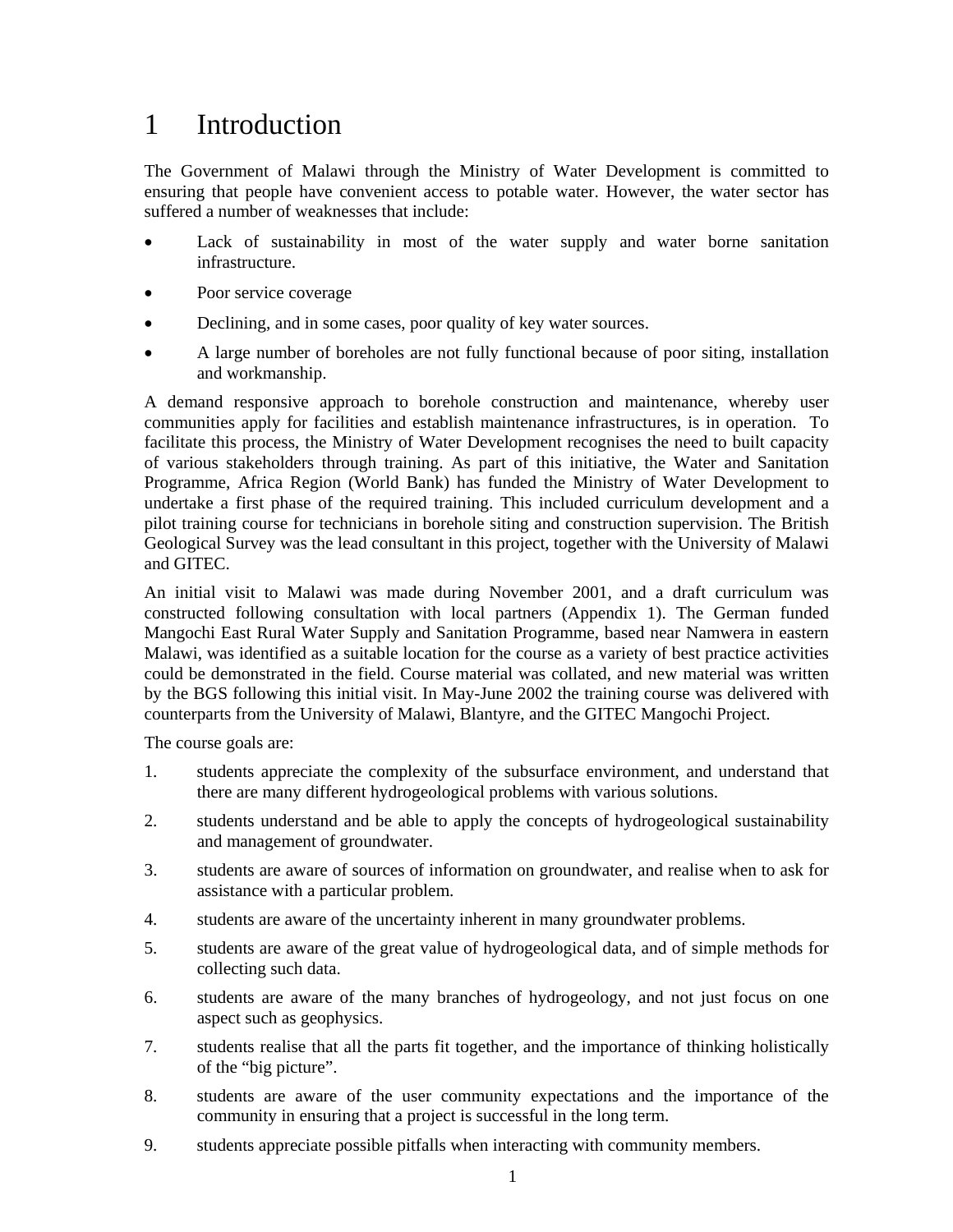These goals are intended as general or thematic outcomes applicable to the whole course. The realisation of these outcomes should contribute significantly to better borehole siting and work supervision skills as well as enabling students to pass their knowledge on to others. This is in keeping with the strategy of the Ministry for Water Development in Malawi for improving service coverage and sustainability.

This hard copy report presents the course background and its content. The attached CD-ROM provides in addition::

- day to day lesson summaries with specific outcomes and skills intended for each lesson
- course notes
- PowerPoint<sup>TM</sup> presentations
- reports in PDF format
- related reference materials

# 2 The Course Outline

The course entitled the 'Workshop for Supervision Teams in Borehole Construction', took place between Monday 27 May and Tuesday 4 June, 2002. It was held at the headquarters of the GITEC Mangochi East Rural Water Supply and Sanitation Programme near Namwera in eastern Malawi, and at various nearby field sites. A classroom was made available and was equipped with tables and chairs, and was big enough to seat all students comfortably.

Eighteen students attended; twelve from the Ministry for Water Development and six from nongovernmental organisations (NGOs) active in the rural water supply and sanitation sector (Appendix 2). The students ranged in skills and experience; some worked as hydrogeologists and had experience in several of the course topics, whilst others worked mainly in community training and awareness but had limited experience of technical matters. Few of the students had a detailed knowledge of the local geology. All of the students had an adequate command of English. The variety of backgrounds and ranges of experience of the students occasionally made some topics more challenging to some and routine to others. However, the wide variety of backgrounds and skills encouraged several interesting discussions regarding conflicting priorities and misunderstandings between implementers in the water sector. For example, the needs of the community have to be reconciled with hydrogeological constraints when planning boreholes, and this frequently has to be explained to all stakeholders.

The course covered a wide range of topics related to the types of work that the students were involved in. These included:

- basic groundwater theory
- different groundwater environments in Africa
- sources of groundwater information
- weathering patterns and profiles
- geophysical surveys
- borehole siting
- drilling methods
- borehole design and construction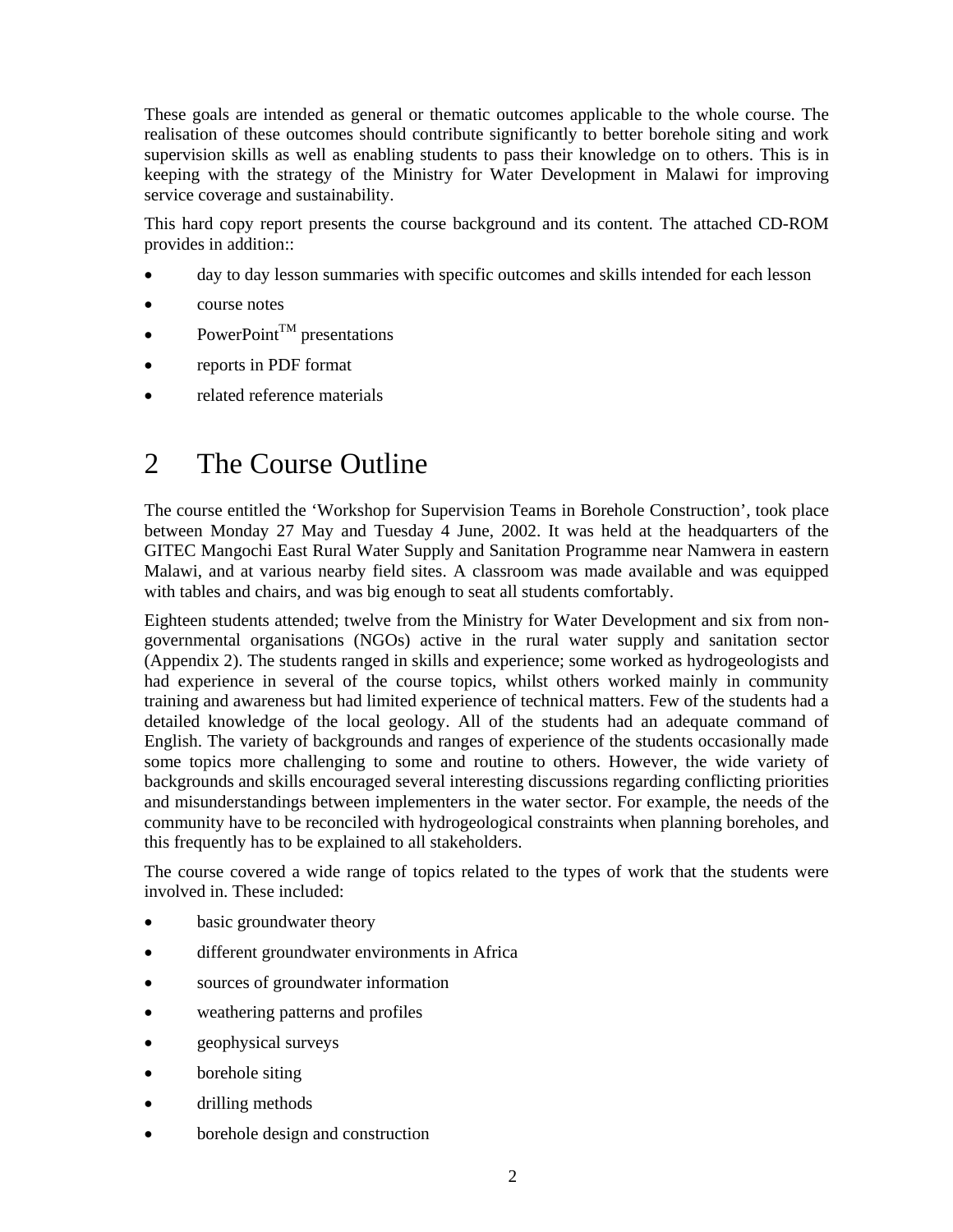- contracts
- bills of quantity
- sanitation
- borehole development
- pumping tests
- hand-pump mechanics
- water quality
- the demand response approach to sustainability

Only simple mathematical material was included, appropriate to the levels of ability of some of the students. Students were encouraged to ask questions and to relate personal experience freely. Certain students who did not wish to raise questions in class relayed them to the instructors via Mr Wellington Mandowa. The introduction to the course explained the scope and contents, and stated that topics or sections could be added or covered in more detail if the students wished.

The course tried to balance theory lessons and classroom discussions with practical field demonstrations of equipment and techniques. A total of three days were spent on practical demonstrations in the field, at various sites in the area. Most of the rest of the time was spent in the classroom. A variety of teachers were used, including specialists in drilling, sanitation, contracts and geophysics. Teaching methods included:

- lectures with questions
- practical demonstrations and experiments
- on site and end of day group discussion as well as a morning round-up of previous days activities
- $PowerPoint^{TM}$  and overhead transparency presentations
- instruction, "hands-on" experience and questions in the field
- informal question and answer sessions
- written assessment at the end of the course

The ongoing GITEC programme ensured that equipment such as drilling rigs, pumping test equipment, geophysical equipment and Afridev pumps was available and working for the practical demonstrations.

Resources required for the course included:

- course curriculum and daily course timetable.
- specially prepared modular course notes.
- a copy for each learner of the BGS/DfID manual entitled "Simple methods for assessing groundwater resources in low permeability areas of Africa".
- a copy for each learner of the manual "Groundwater: Guidelines for Boreholes in Botswana" produced by the Groundwater Association of Botswana.
- a copy of a typical drilling contract for each learner.
- WaterAid's notes and the ARGOSS manual on groundwater and sanitation.
- anthropologist's notes on demand response approach
- geophysical survey team with equipment and survey data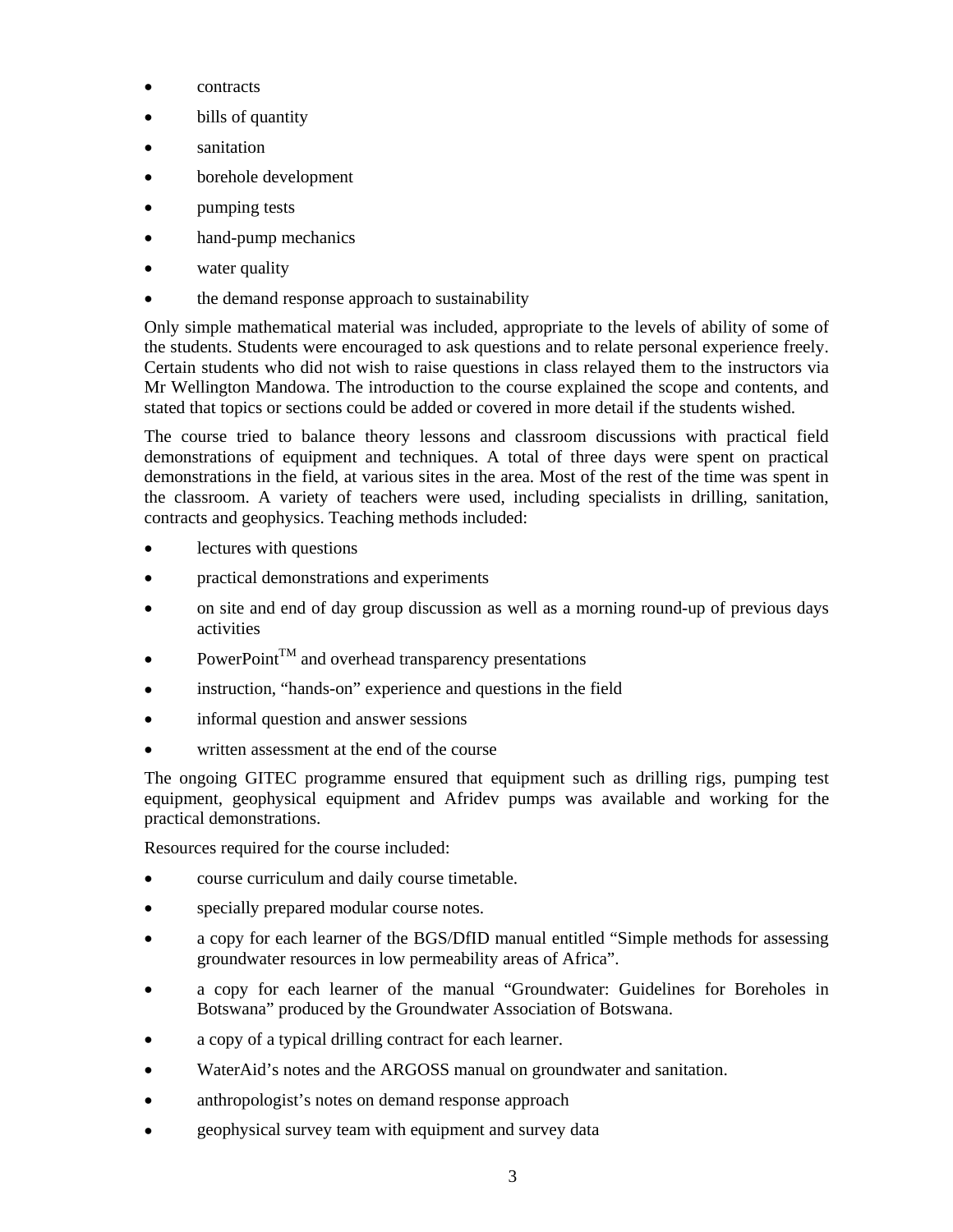- $PowerPoint^{TM}$  slides of groundwater occurrence, problems, methods and equipment in Africa.
- PowerPoint<sup>TM</sup> presentations of contracts, bills of quantities, tender documents, and sanitation.
- over head projector transparencies of relevant diagrams, pictures, cartoons, tables, etc.
- overhead projector, digital projector, whiteboard, video camera, digital camera and foolscap sheets, with permanent and non-permanent markers.
- skilled training personnel, including geophysicists, hydrogeologists, civil and sanitation engineers, drillers, managers, an anthropologist, borehole technicians and drilling supervisors.

Resources required for demonstration purposes included:

- a GPS receiver
- a digital camera
- stereoscopes with aerial photograph pairs
- hydrogeological and geological maps
- posters of groundwater occurrence
- geological photo logs and geophysical borehole logs
- pH, conductivity and temperature meters
- permeameters
- rock samples and a half pipe for chip sample display
- a demonstration of an Afridev pump with components
- a whale pump and bailer for simple pumping tests
- numerous PowerPoint<sup>TM</sup> and overhead transparency images of hydrogeological techniques and environments.

Comprehensive notes were issued to the students, including specially designed course notes on many of the topics. Students added to these notes with their own notes during the course. A bibliography was supplied at the end to those students who wished for more information on groundwater. It was explained that all notes could be used by the students in instructing others, as well as to assist the students themselves.

Generally the course proceeded according to the timetable that had been prepared, with some minor deviations being made to accommodate the availability of field equipment. The feedback from students was mainly positive, both during and at the end of the course. It was acknowledged that a lot of information had been covered in a relatively short time, and a common request was for subsequent courses to be longer.

As an initial systems trial the course enabled the notes that had been prepared to be refined, and identified certain aspects that could be improved. It has given the convenors and facilitators a much better idea of common groundwater problems and issues in Malawi, and also of the capabilities and skills of water development professionals in that country. The course curriculum and notes have, therefore, been improved given the experiences of presenting this pilot course, and further such courses are envisaged.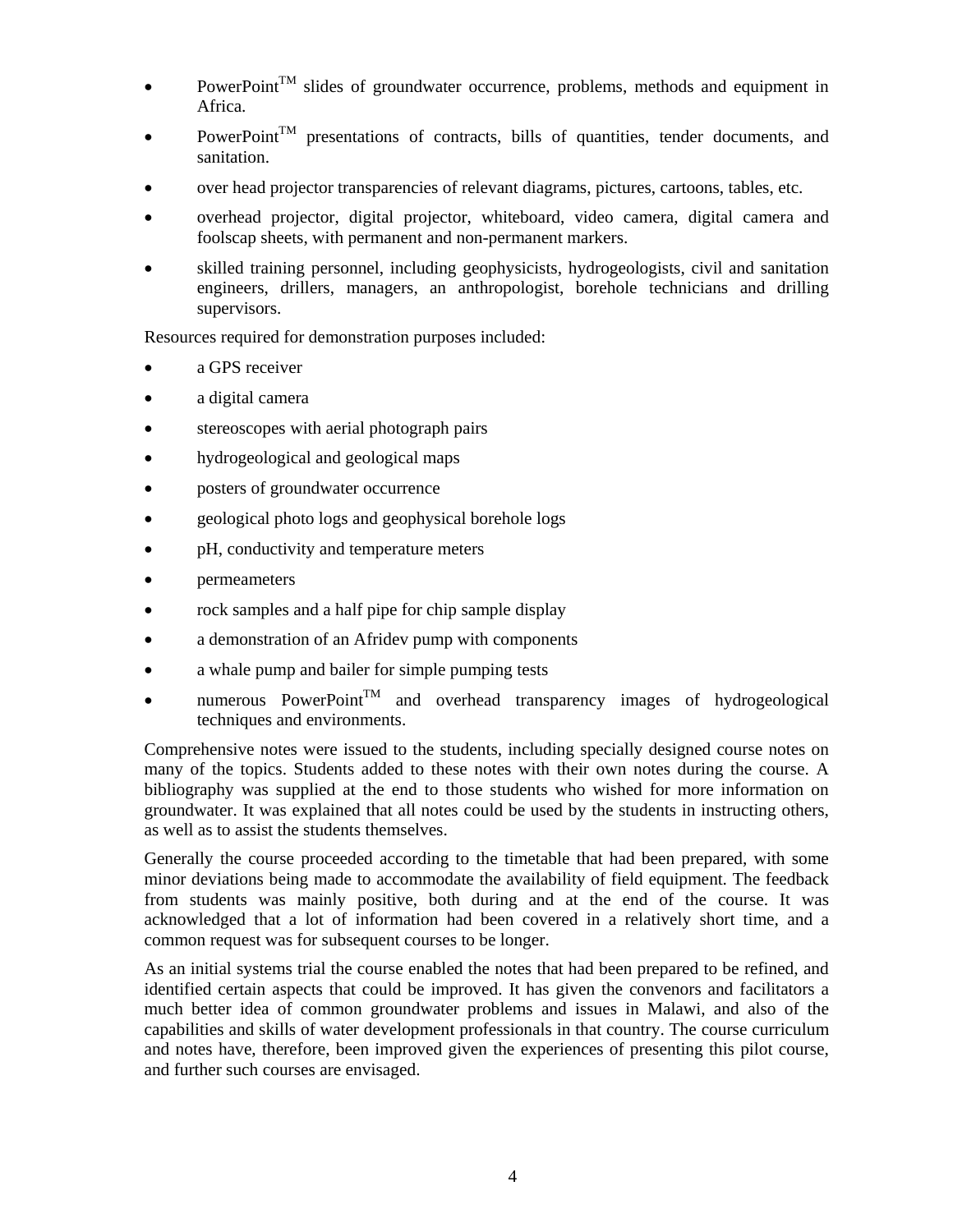# 3 The Course Programme

# **3.1 STRUCTURE AND GENERAL LESSON PLAN FOR THE COURSE.**

The programme of training was based on the curriculum developed by British Geological Survey (BGS) and the Malawi Polytechnic a constituent college of the University of Malawi (Appendix 1). The programme covered ten days and the course involved theoretical presentations and field visits for practical demonstrations of equipment and methods. Out of necessity, the course was held at a remote location to take advantage of the on-going GITEC project, the availability of personnel and equipment and the facilities offered. These factors enabled delivery of an intensive practically oriented course. The emphasis was placed upon demonstration and explanation of methodologies involved in the everyday field aspects of water supply and sanitation projects. The programme content as finally presented is given below. To access details of the results and content of each day's tuition in the CD-ROM use the hypertext link (left click) on the relevant date.

The Course Timetable as Delivered

## **Monday 27 May 2002 [Day 1]**

| 8:30-9:45                            | Arrival of students and guests                           |  |  |
|--------------------------------------|----------------------------------------------------------|--|--|
| 9:45-10:00                           | Tea                                                      |  |  |
| 10:00-12:00                          | Opening ceremony                                         |  |  |
| 12:00-2:00                           | Lunch                                                    |  |  |
| $2:00-2:30$                          | Introduction (getting to know delegates to workshop)     |  |  |
| 2:30-3:00                            | Introduction to groundwater and the water cycle          |  |  |
| $3:00 - 3:15$                        | Tea                                                      |  |  |
| $3:15-4:30$                          | African overview (photographs and slides on groundwater) |  |  |
| 4:30-5:00                            | Discussions and questions                                |  |  |
| <b>Tuesday 28 May 2002 [Day 2]</b>   |                                                          |  |  |
| 8:00-8:30                            | Review of previous day's work                            |  |  |
| 8:30-9:45                            | How groundwater exists                                   |  |  |
| 9:45-10:00                           | Tea                                                      |  |  |
| 10:00-11:00                          | How groundwater exists                                   |  |  |
| 11:00-12:00                          | Permeability and porosity, including experiment          |  |  |
| 12:00-2:00                           | Lunch                                                    |  |  |
| 2:00-3:00                            | Geology and weathered profiles                           |  |  |
| $3:00 - 3:15$                        | Tea                                                      |  |  |
| $3:15-4:30$                          | Remote sensing and rock samples                          |  |  |
| 4:30-5:00                            | Discussion of contract structure                         |  |  |
| <b>Wednesday 29 May 2002 [Day 3]</b> |                                                          |  |  |
| 8:00-8:30                            | Review of previous day's work                            |  |  |
| 8:30-9:45                            | Data sources, data acquisition and the uses of data      |  |  |
| 9:45-10:00                           | Tea                                                      |  |  |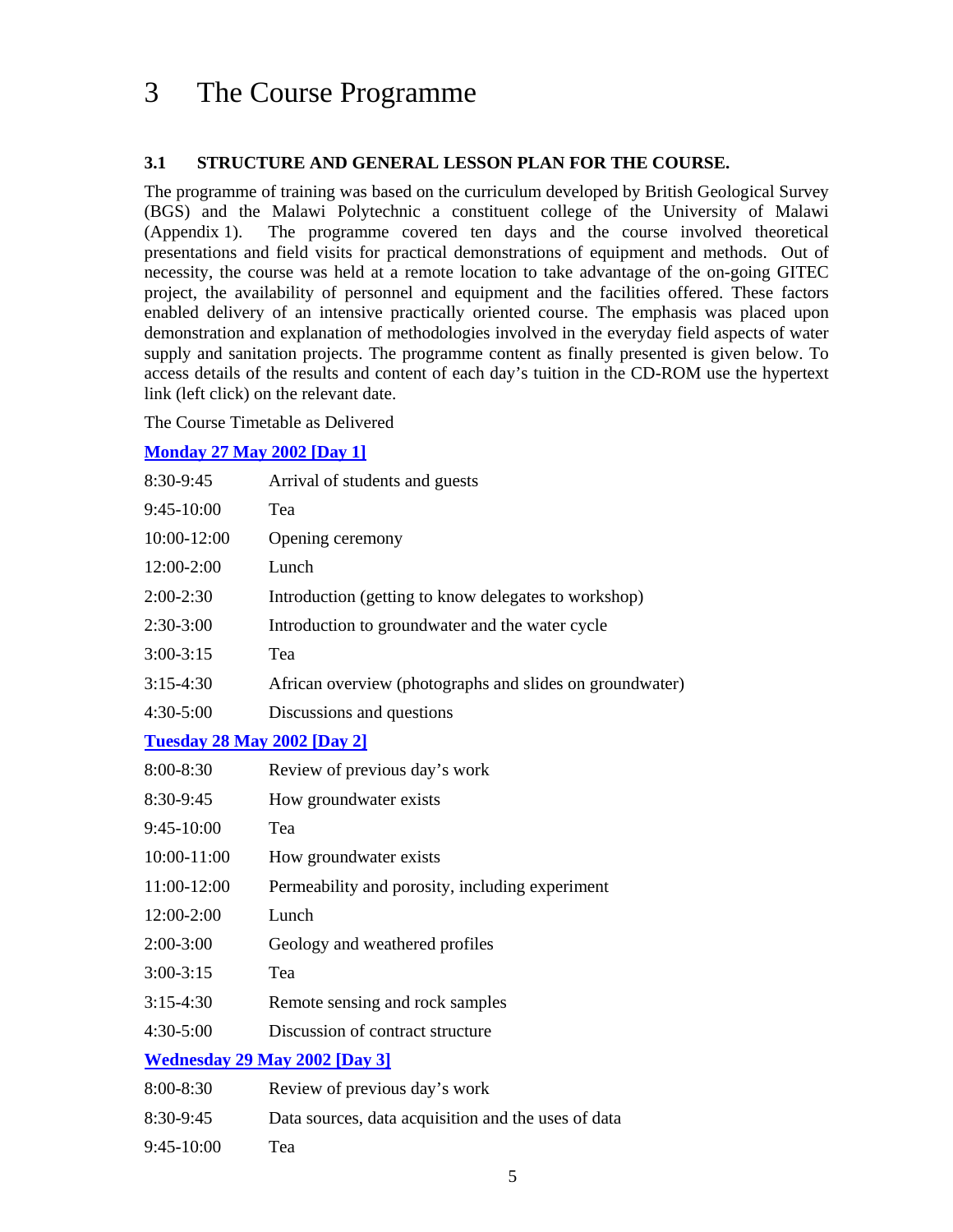| 10:00-10:30<br>Introduction to geophysics and the basic principles of two methods |                                                                        |  |  |
|-----------------------------------------------------------------------------------|------------------------------------------------------------------------|--|--|
| 10:30-12:00<br>Slide show and discussion of geophysical applications in Africa    |                                                                        |  |  |
| Lunch<br>12:00-2:00                                                               |                                                                        |  |  |
| $2:00-5:00$                                                                       | Field demonstration of geophysical equipment and techniques            |  |  |
| <b>Thursday 30 May 2002 [Day 4]</b>                                               |                                                                        |  |  |
| 8:00-8:30                                                                         | Review of geophysics                                                   |  |  |
| 8:30-9:45                                                                         | Introduction to four drilling methods                                  |  |  |
| 9:45-10:00                                                                        | Tea                                                                    |  |  |
| 10:00-4:30                                                                        | Field observations of drilling methods (packed lunch)                  |  |  |
| 4:30-5:00                                                                         | Classroom discussion and questions on drilling                         |  |  |
| <b>Friday 31 May 2002 [Day 5]</b>                                                 |                                                                        |  |  |
| 8:00-8:30                                                                         | Review of drilling methods and questions                               |  |  |
| 8:30-9:45                                                                         | Data collection and sampling methods at the drill site - introduction  |  |  |
| 9:45-10:00                                                                        | Tea                                                                    |  |  |
| 10:00-4:30                                                                        | Field observations of pump testing, well development, data collection  |  |  |
|                                                                                   | and drilling (packed lunch)                                            |  |  |
| 4:30-5:00                                                                         | Questions and discussions, with special class on geophysical           |  |  |
|                                                                                   | interpretation                                                         |  |  |
| <b>Saturday 1 June 2002 [Day 6]</b>                                               |                                                                        |  |  |
| 8:00-8:30                                                                         | Review of previous day                                                 |  |  |
| 8:30-9:45                                                                         | Borehole design construction and development                           |  |  |
| 9:45-10:00                                                                        | Tea                                                                    |  |  |
| 10:00-11:50                                                                       | Sanitation discussion and relation to weathering patterns and porosity |  |  |
| 11:50-12:00                                                                       | Assignment for Saturday afternoon and Sunday to be set                 |  |  |
| 12:00-2:00                                                                        | Lunch                                                                  |  |  |
|                                                                                   | Afternoon Students to begin assignment                                 |  |  |
| <b>Sunday 2 June 2002 [Day 7]</b>                                                 |                                                                        |  |  |
| Free day, or students to complete assignment                                      |                                                                        |  |  |
| <b>Monday 3 June 2002 [Day 8]</b>                                                 |                                                                        |  |  |
| 8:30-9:00                                                                         | Discussion and review of assignment                                    |  |  |
| $9:00 - 9:45$                                                                     | Slides on the assignment, and on African weathered profiles            |  |  |
| 9:45-10:00                                                                        | Tea                                                                    |  |  |
| 10:00-12:00                                                                       | Sanitation and health                                                  |  |  |
| 12:00-2:00                                                                        | Lunch                                                                  |  |  |
| $2:00-2:45$                                                                       | Principles of pumping test analysis                                    |  |  |
| $2:45-3:00$                                                                       | Principles of the Afridev pump                                         |  |  |
| $3:00-3:15$                                                                       | Tea                                                                    |  |  |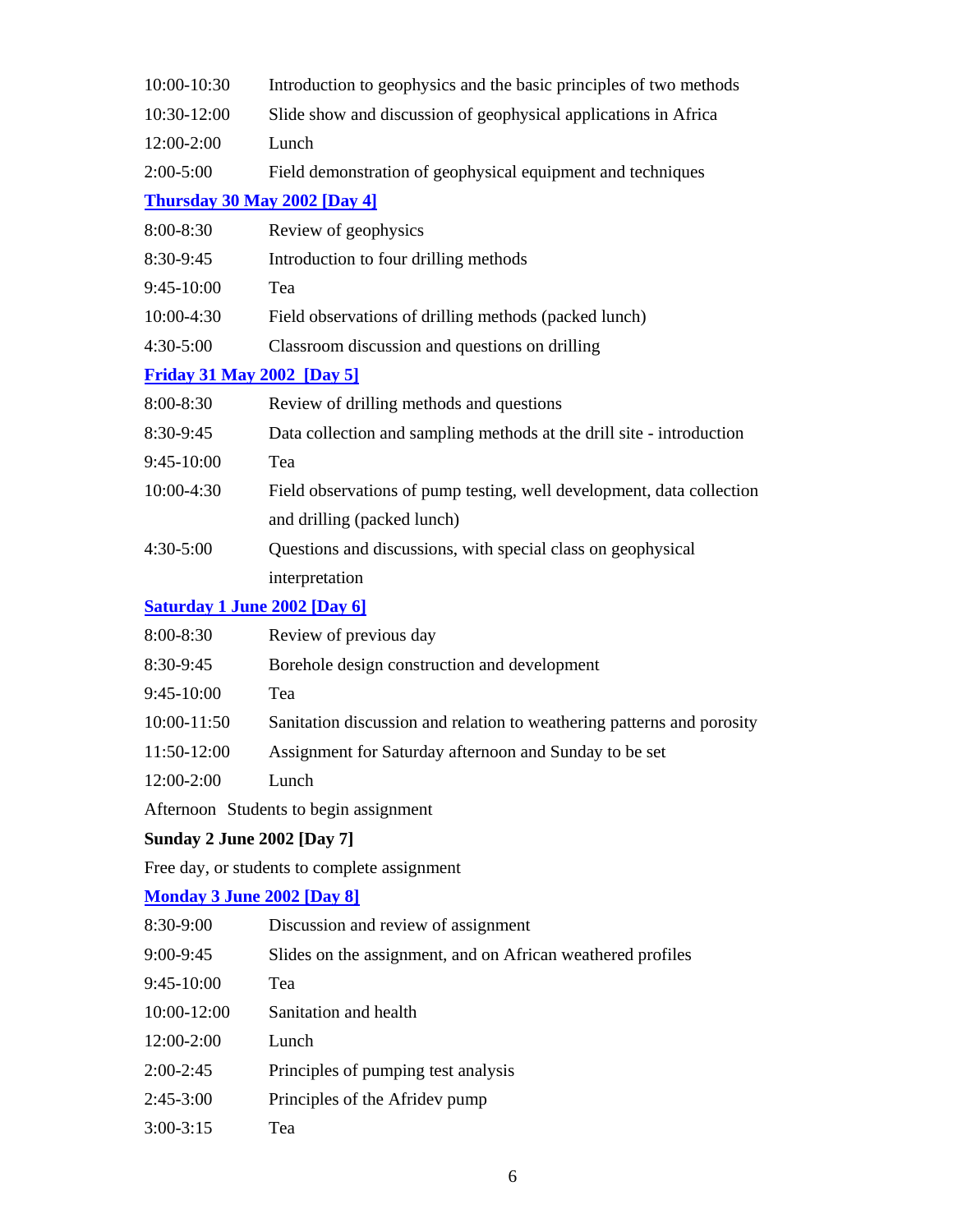| $3:15-4:00$    | Demonstration of the Afridev pump                          |  |  |  |
|----------------|------------------------------------------------------------|--|--|--|
| $4:00 - 5:00$  | The Demand Response Approach                               |  |  |  |
|                | <b>Tuesday 4 June 2002 [Day 9]</b>                         |  |  |  |
| 8:30-9:45      | Test and evaluation questions                              |  |  |  |
| $9:45-10:00$   | Tea                                                        |  |  |  |
| 10:30-11:30    | Bills of quantities and the tendering process              |  |  |  |
| 11:30-12:00    | Field visit to community pump and sanitation installations |  |  |  |
| 12:00-2:00     | Lunch                                                      |  |  |  |
| $2:00-3:00$    | Final questions, and means of accessing further material   |  |  |  |
| $3:00-3:15$    | Tea                                                        |  |  |  |
| $3:15-4:00$    | Closing ceremony and presentation of certificates          |  |  |  |
| $4:00 - 5:00$  | Closing barbeque                                           |  |  |  |
| <b>TTT T T</b> | $A \wedge A$ $B \wedge B$                                  |  |  |  |

## **Wednesday 5 June 2002 [Day 10]**

Students depart

# **3.2 COURSE COMPOSITION AND CONTENT**

The course is composed of five modules based on the structure of the course curriculum. Each module comprises a selection of topics. The presentation of each topic uses relevant reference materials as a basis and the experience and knowledge of the presenter who adapts the basic materials to the local environment and conditions. The modular nature of the course, the topic content of each module and the reference material required for the presentation of each topic is explained in the table below. To access the reference material use the hypertext link (left click) on the item required in the right hand column. To access the results and content of each day's tuition use the hypertext link (left click) on the relevant day in the left hand column.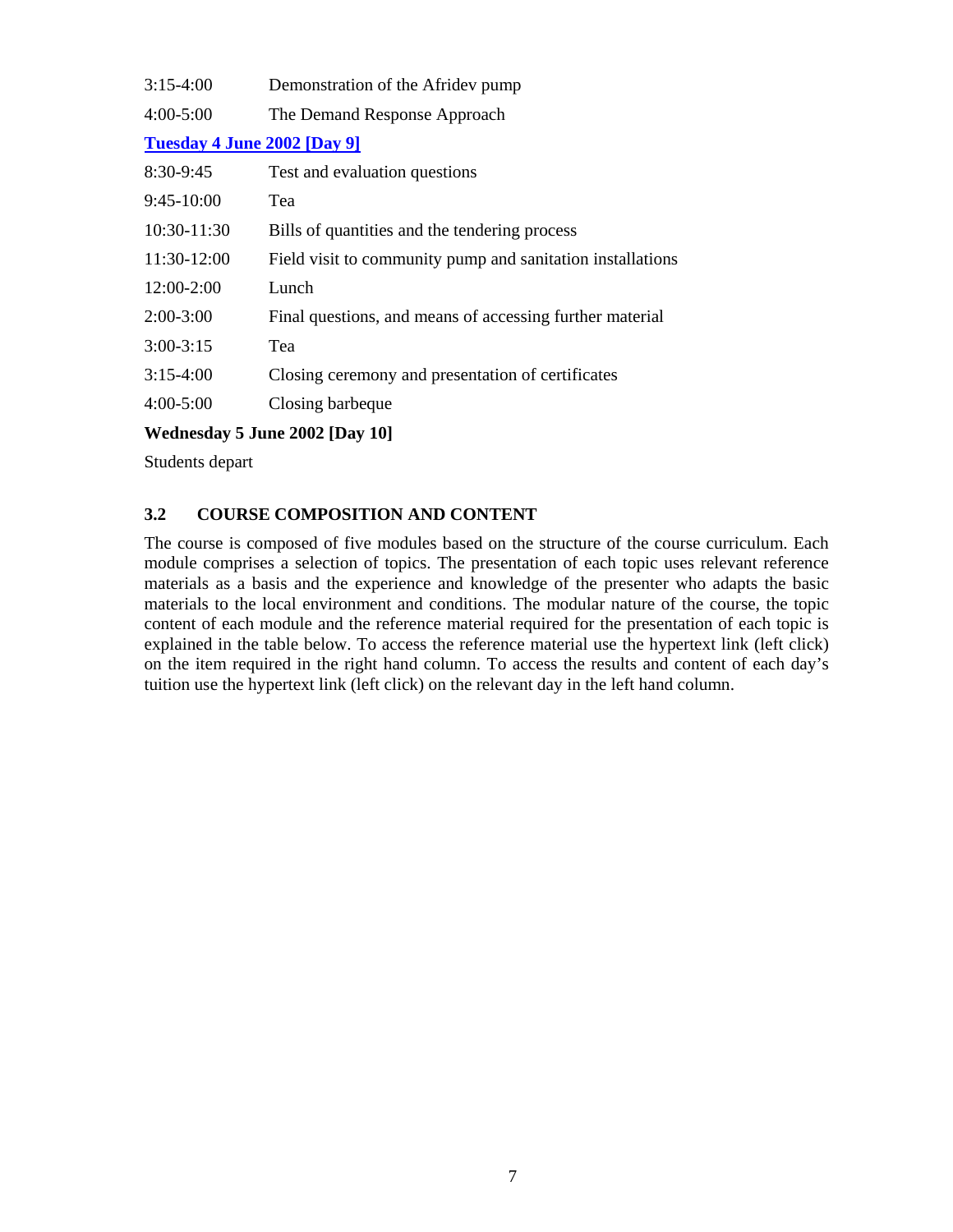| Day/Time<br>(mins) | <b>MODULES/Topics</b>                                                  | <b>Reference Materials (on CD</b><br>or hard copy)                                                                                                                                                                                                            |
|--------------------|------------------------------------------------------------------------|---------------------------------------------------------------------------------------------------------------------------------------------------------------------------------------------------------------------------------------------------------------|
| Day 1              | <b>GROUNDWATER AND THE</b><br><b>WATER CYCLE</b>                       |                                                                                                                                                                                                                                                               |
| 30 mins            | Introduction to the course                                             |                                                                                                                                                                                                                                                               |
| 30 mins            | Introduction to groundwater and the<br>water cycle                     | <b>Water Cycle</b><br>Why do we use Groundwater                                                                                                                                                                                                               |
| 75 mnis            | Overview of African hydrogeology                                       | World water intro                                                                                                                                                                                                                                             |
| 30 mins            | Discussions and questions                                              |                                                                                                                                                                                                                                                               |
| $\overline{Day 2}$ | <b>GROUNDWATER AND THE</b><br><b>WATER CYCLE</b>                       |                                                                                                                                                                                                                                                               |
| 30 mins            | Review of previous day's work                                          |                                                                                                                                                                                                                                                               |
| $135 \text{ mins}$ | How groundwater exists                                                 | What is groundwater<br><b>River Basins and Groundwater</b><br><b>Catchments</b><br><b>Using Groundwater</b><br><b>Measuring groundwater</b><br>Confined and unconfined<br>aquifers<br><b>Intergranular and fractured</b><br>aquifers<br>Simple methods manual |
| 60 mins            | Permeability and porosity                                              | <b>Equipment</b>                                                                                                                                                                                                                                              |
| 60 mins<br>75 mins | Geology and weathered rock profiles<br>Remote sensing and rock samples | Geology<br><b>Maps</b><br>Simple methods manual                                                                                                                                                                                                               |
| 30 mins            | Discussion of typical contract                                         | <b>Standard contract</b>                                                                                                                                                                                                                                      |
| Day 3              | <b>GROUNDWATER</b><br><b>EXPLORATION</b>                               |                                                                                                                                                                                                                                                               |
| 30 mins            | Review of previous day's work                                          |                                                                                                                                                                                                                                                               |
| 75 mins            | Sources, gathering and uses of data                                    | How can groundwater be<br>found?<br>Things to remember                                                                                                                                                                                                        |
| 30 mins            | Introduction to geophysics                                             | Simple methods manual                                                                                                                                                                                                                                         |
| 90 mins            | Application of geophysical in Africa                                   | Geophysics                                                                                                                                                                                                                                                    |
| 180 mins           | Field demonstration of geophysical<br>equipment and techniques         |                                                                                                                                                                                                                                                               |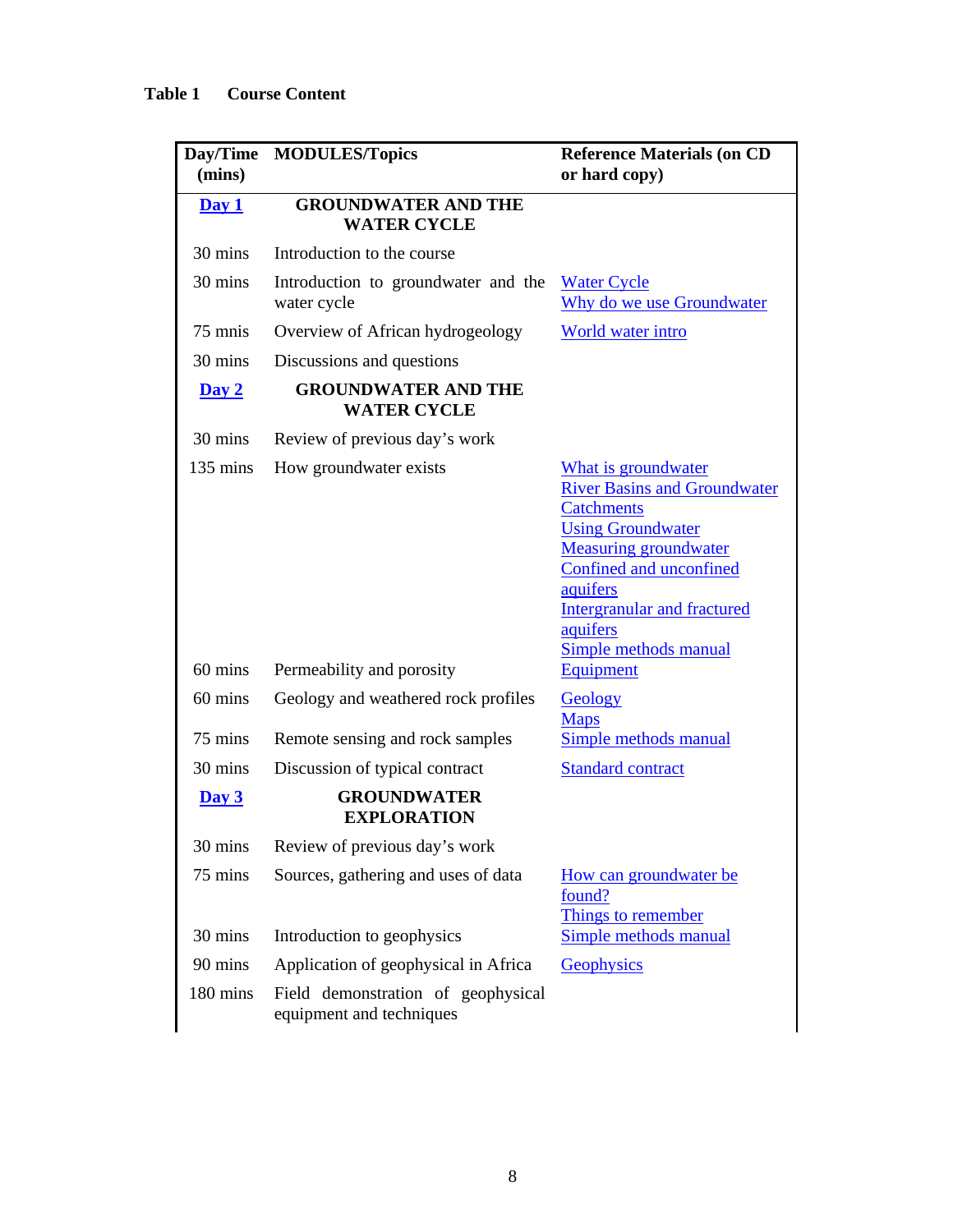| <b>Day/Time</b><br>(mins) | <b>MODULES/Topics</b>                                                                | <b>Reference Materials (on CD</b><br>or hard copy)                                                                                              |
|---------------------------|--------------------------------------------------------------------------------------|-------------------------------------------------------------------------------------------------------------------------------------------------|
| Day 4                     | <b>DRILLING AND BOREHOLE</b><br><b>DESIGN</b>                                        |                                                                                                                                                 |
| 30 mins                   | Review of geophysics                                                                 |                                                                                                                                                 |
| 75 mins                   | Introduction to four drilling methods                                                | drilling techniques,<br><b>Borehole drilling</b><br>Guidelines for Boreholes in<br><b>Botswana</b>                                              |
| 390 mins                  | Field study of drilling methods                                                      |                                                                                                                                                 |
| 30 mins                   | Discussion and questions on drilling                                                 |                                                                                                                                                 |
| $\overline{Day 5}$        | <b>DRILLING AND BOREHOLE</b><br><b>DESIGN/SUSTAINABILITY OF</b><br><b>SUPPLY</b>     |                                                                                                                                                 |
| 30 mins                   | Review of drilling methods and Borehole drilling field day 1<br>questions            |                                                                                                                                                 |
| 75 mnis                   | Introduction to data collection and<br>sampling methods at the drill site            | data gathering during drilling<br>borehole cleaning and<br>development<br>test pumping and evaluation<br>satisfactory and sustainable<br>yields |
| 390 mins                  | Field study of pump testing, well<br>development, data collection<br>and<br>drilling |                                                                                                                                                 |
| 30 mins                   | Questions<br>and discussions,<br>with<br>additional geophysical interpretation       |                                                                                                                                                 |
| Day 6                     | <b>SUSTAINABILITY OF SUPPLY</b>                                                      |                                                                                                                                                 |
| 30 mins                   | Review of previous day                                                               | Borehole drilling field day 2                                                                                                                   |
| 75 mins                   | Borehole<br>design construction<br>and<br>development                                | Borehole design and<br>construction                                                                                                             |
| $110 \text{ mins}$        | Sanitation discussion and relation to<br>weathering patterns and porosity            | <b>Health and sanitation fact sheets</b><br><b>Argoss manual</b>                                                                                |
| 10 mins                   | Assignment for Saturday afternoon<br>and Sunday to be set                            |                                                                                                                                                 |
| 180 mins                  | Students to begin assignment                                                         |                                                                                                                                                 |
| Day 7                     |                                                                                      |                                                                                                                                                 |
|                           | Rest/assignment day                                                                  |                                                                                                                                                 |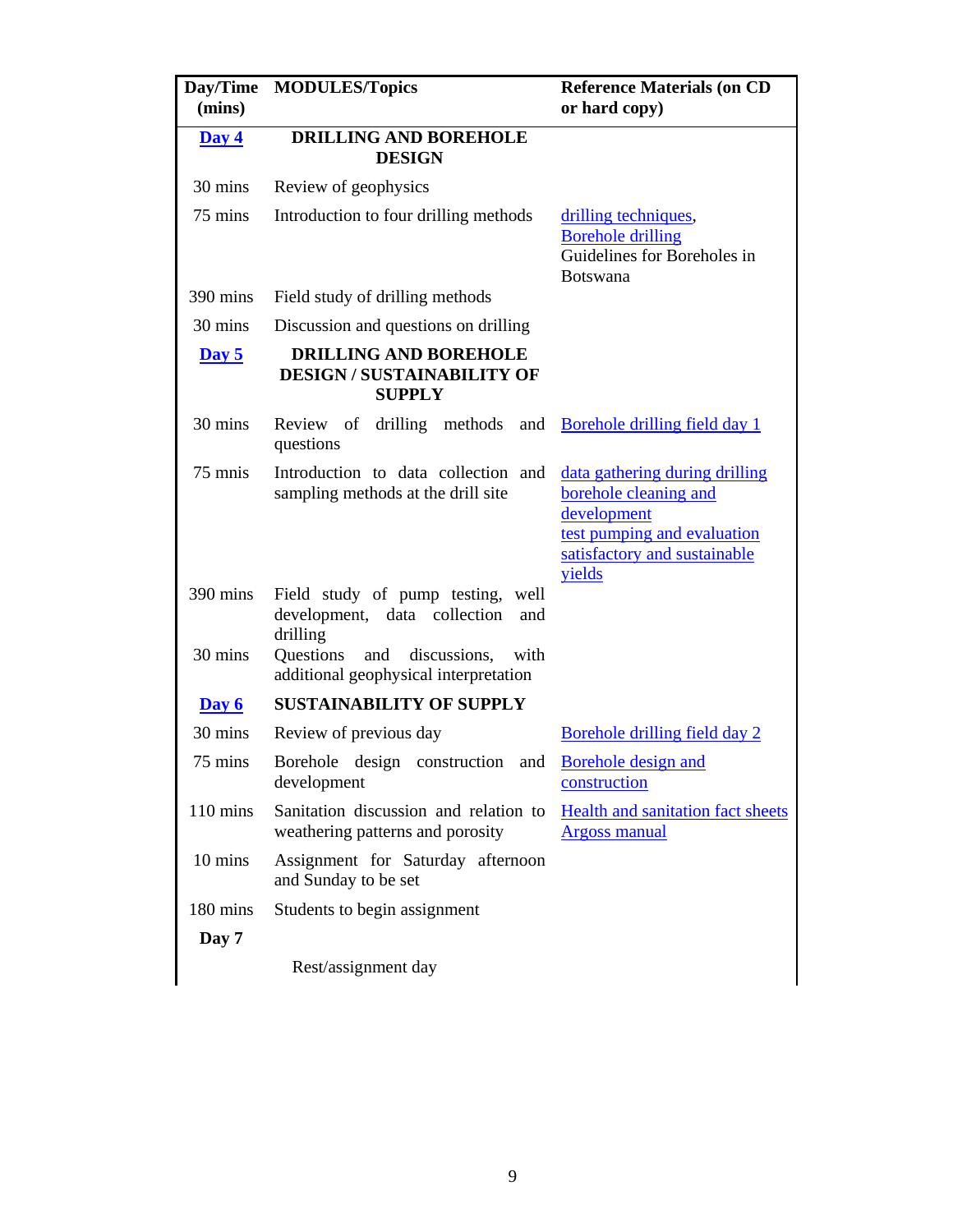| (mins)             | Day/Time MODULES/Topics                                                                                         | <b>Reference Materials (on CD</b><br>or hard copy)                                            |
|--------------------|-----------------------------------------------------------------------------------------------------------------|-----------------------------------------------------------------------------------------------|
| Day 8              | <b>GROUNDWATER QUALITY,</b><br><b>PUBLIC HEALTH AND</b><br><b>CONTRACTS/</b><br><b>SUSTAINABILITY OF SUPPLY</b> |                                                                                               |
| 30 mins            | Discussion and review of assignment                                                                             |                                                                                               |
| 45 mins            | Slides on the assignment, and on<br>African weathered profiles                                                  | Geological traverse down the<br>escarpment                                                    |
| $120 \text{ mins}$ | Sanitation and health                                                                                           | <b>Argoss manual</b><br>Health and sanitation fact sheets                                     |
| 45 mins            | Principles of pumping test analysis                                                                             | <b>Pumping tests</b><br><b>Pumps</b>                                                          |
| 15 mins            | Principles of the Afridev pump                                                                                  | <b>Afridev</b> paper                                                                          |
| 45 mins            | Demonstration of the Afridev pump                                                                               | Afridev pump                                                                                  |
| Day 9              | <b>GROUNDWATER QUALITY,</b><br>PUBLIC HEALTH AND<br><b>CONTRACTS</b>                                            |                                                                                               |
| 75 mins            | Test and evaluation questions                                                                                   | <b>Test questions</b><br><b>Evaluation</b>                                                    |
| 60 mins            | Bills of quantities and the tendering<br>process                                                                |                                                                                               |
| 30 mins            | Field visit to community pump and<br>sanitation installations                                                   | <b>Mangochi East A</b><br><b>Mangochi East B</b><br><b>DRA</b> report<br>Community management |
| 60 mins            | Final questions and round up                                                                                    |                                                                                               |

# 4 Discussion

The enthusiastic support and participation of all partners ensured the smooth running of the course. The logistics of the course were dependent upon the availability of equipment, personnel and weather. A number of other factors came to light during the course and these are mentioned briefly below. Was the course successful? Methods of evaluation were employed during the course but much will depend upon the post-course demand for similar exercises either in Malawi or elsewhere.

# **4.1 COURSE LOGISTICS**

## *Reference materials*

The course structure follows that of a typical contract document. The elements of the contract document are illustrated using:

- Standard texts on drilling and field guides
- BGS manuals ARGOSS and simple field methods
- Other manuals e.g. drilling manual from Botswana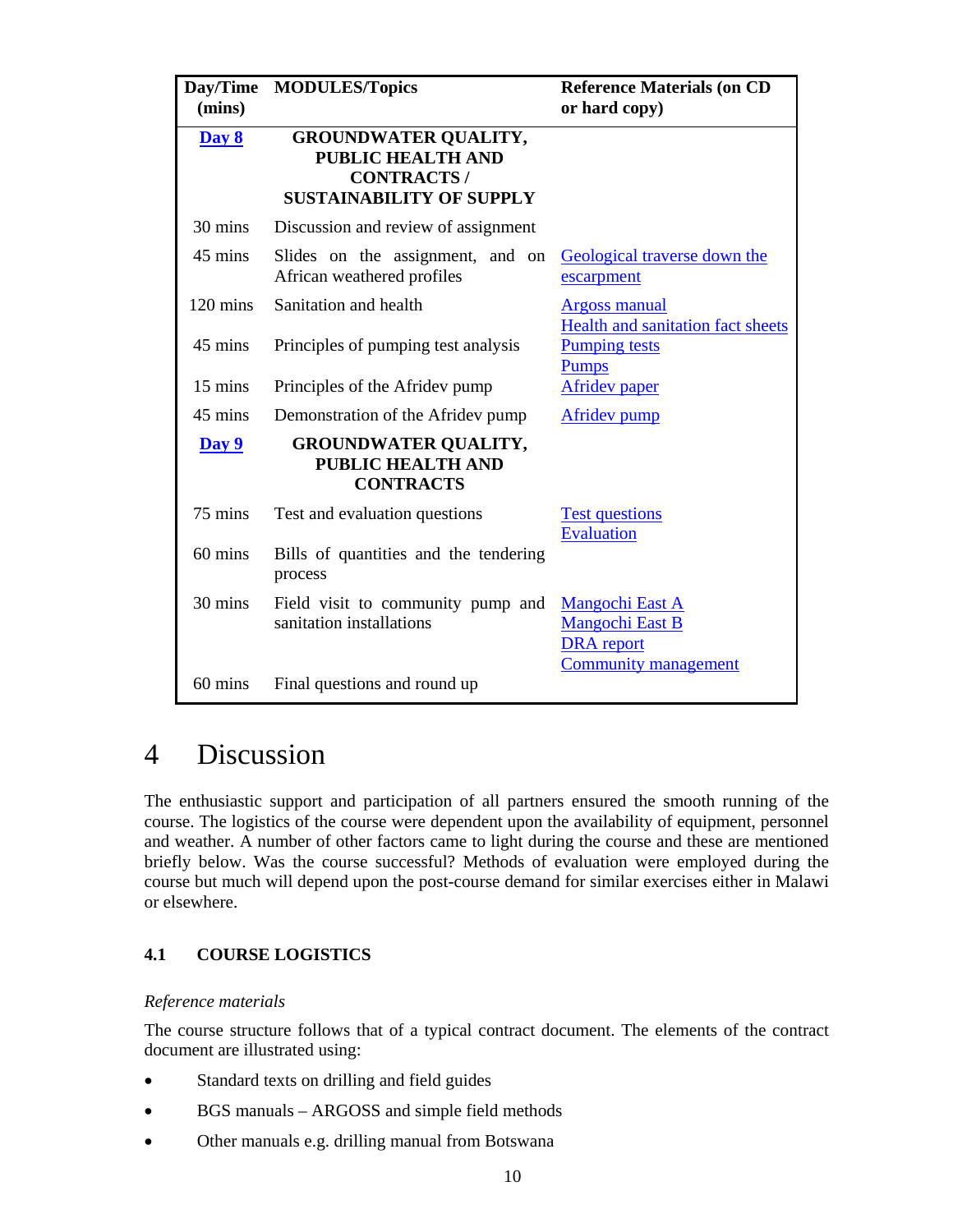- Simplified notes written for the course and from WaterAid
- Relevant local reports

Resource centres have been established at the Ministry of Water in Lilongwe, the University of Malawi, Blantyre and WaterAid in Lilongwe. WaterAid acts as a focal point for local NGOs in Malawi. Suitable reference materials have been deposited by BGS at these resource centers.

#### *Presentation equipment*

Presentation of the course requires access to and the use of equipment such as

- Computer with Microsoft Windows 2000 or later operating system
- PowerPoint<sup>TM</sup> presentation system
- Photocopier
- Overhead projector
- Digital camera / video camera

These items were made available by the University of Malawi for use on the course at Namwra.

#### *Availability of field demonstration sites*

The course was held at the beginning of the dry season when geophysical borehole siting activities were ongoing and the drilling contractor had just been remobilised to the area to begin drilling operations. Such operations could be located close to the course base thereby minimising distances and time travelled to visit field sites.

#### *Accommodation*

Suitable accommodation for students had been arranged at Namwera but was lost due to their late arrival prior to the first day of the course. Students had to be accommodated at Mangochi necessitating their travel to and from there each day.

#### *Transportation*

A minibus was provided by the Ministry of Water for transportation of students to and from Lilongwe to Namwera, to and from Namwera to Mangochi each day and between the project HQ and the field sites visited. Additional vehicles were provided by the University of Malawi and the Mangochi East Project

#### *Per Diem payments for students*

The World Bank funded the daily allowances paid to the government employees attending the course. NGOs were requested to fund their participating employees at the same daily rate. Payment was made by the World Bank accountant in two instalments on site.

#### *Meals*

Tea breaks and lunch was provided by the course either at the course venue, at a hotel in Namwera or out on site during field visits. Course presenters were accommodated at the GITEC project manager's residence.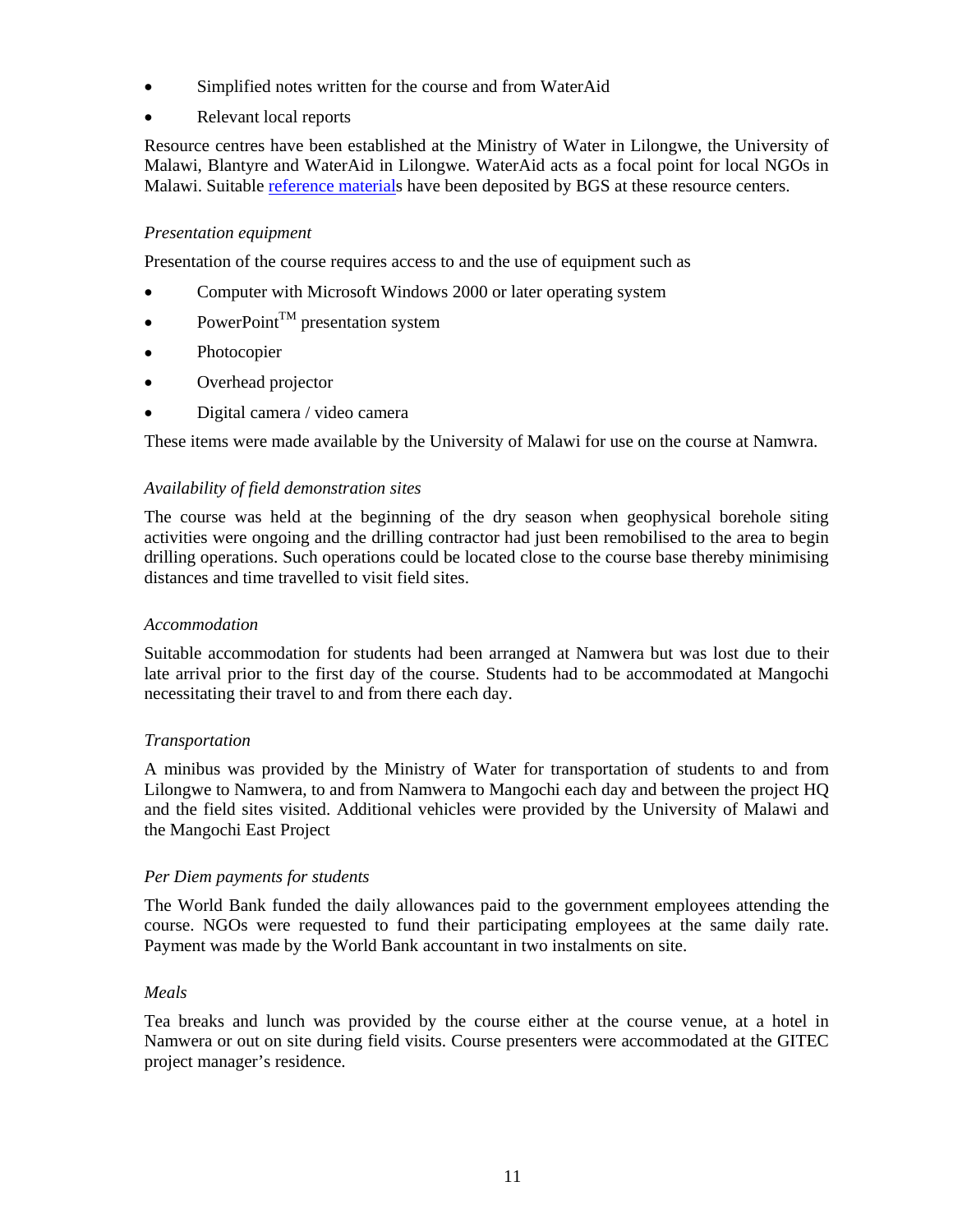## *Partner Groups and reporting*

Representatives of the Ministry of Water, University of Malawi and the World Bank were present at the opening ceremony. The WaterAid senior hydrogeologist was present for the last two days of the course. BGS personnel were able to report to representatives of WaterAid and the University of Malawi on completion of the course, but were not able to report to the Ministry of Water or the World Bank before departure.

# **4.2 ADDITIONAL ISSUES AND THOUGHTS**

- The manual and extra hand-outs have been very useful as auxiliary material and in coping with different competencies. The notes alone would not have been enough. The pictures and slides have also been invaluable. So have the example maps and aerial photos. Think multimedia: - chalk and talk is not enough! Break up the course with demonstrations and practical sessions.
- Note that slides should be brought on CD as well, in case a slide projector is not available.
- It does seem necessary to cover the basics (permeability, porosity, etc) as these are needed to understand many of the issues of sustainability and sanitation, etc.
- No one had a background in geology, although geological terms were constantly referred to. A brief introduction with basic notes on the main rock types, etc, would be beneficial.
- Humour has been useful in making points, relieving tedium etc. Perhaps have a few more suitable pictures or slides to help with this.
- The experiments with the permeameters and the local sediments were very useful in teaching porosity and permeability, and also broke up the classroom session.
- The posters (e.g. of groundwater development in Tanzania and Ethiopia) and the drilling logs have aroused much interest, and make the room much more like a proper lecture venue or classroom.
- Be aware of the very different competencies in the class some are experienced in one or more aspects of hydrogeology, perhaps very experienced. Others are not, and only have a basic understanding of groundwater – these people may be specialists in the community relations and capacity building side.
- There can sometimes be a problem with not knowing in advance exactly what is going to be seen in the field, and not being able to prepare the students accordingly – try to anticipate this.
- If pump testing is to be explained, devote more time and material to this.
- There does seem to be a tendency on the part of the students to want to cover the more technical and complex groundwater issues such as pumping test analysis or computer modelling, without necessarily having an adequate background in the more basic issues. There also seems to be a latent tendency to feel that little can be done without expensive equipment (e.g. GPS receivers, laptops, etc.).
- The "software" issues and the DRA would benefit from being covered earlier in the course, and could then be discussed as and when it came up.
- Students should all be aware of the respect and trust necessary for interacting with community participation and committee structures, and should behave accordingly during field visits.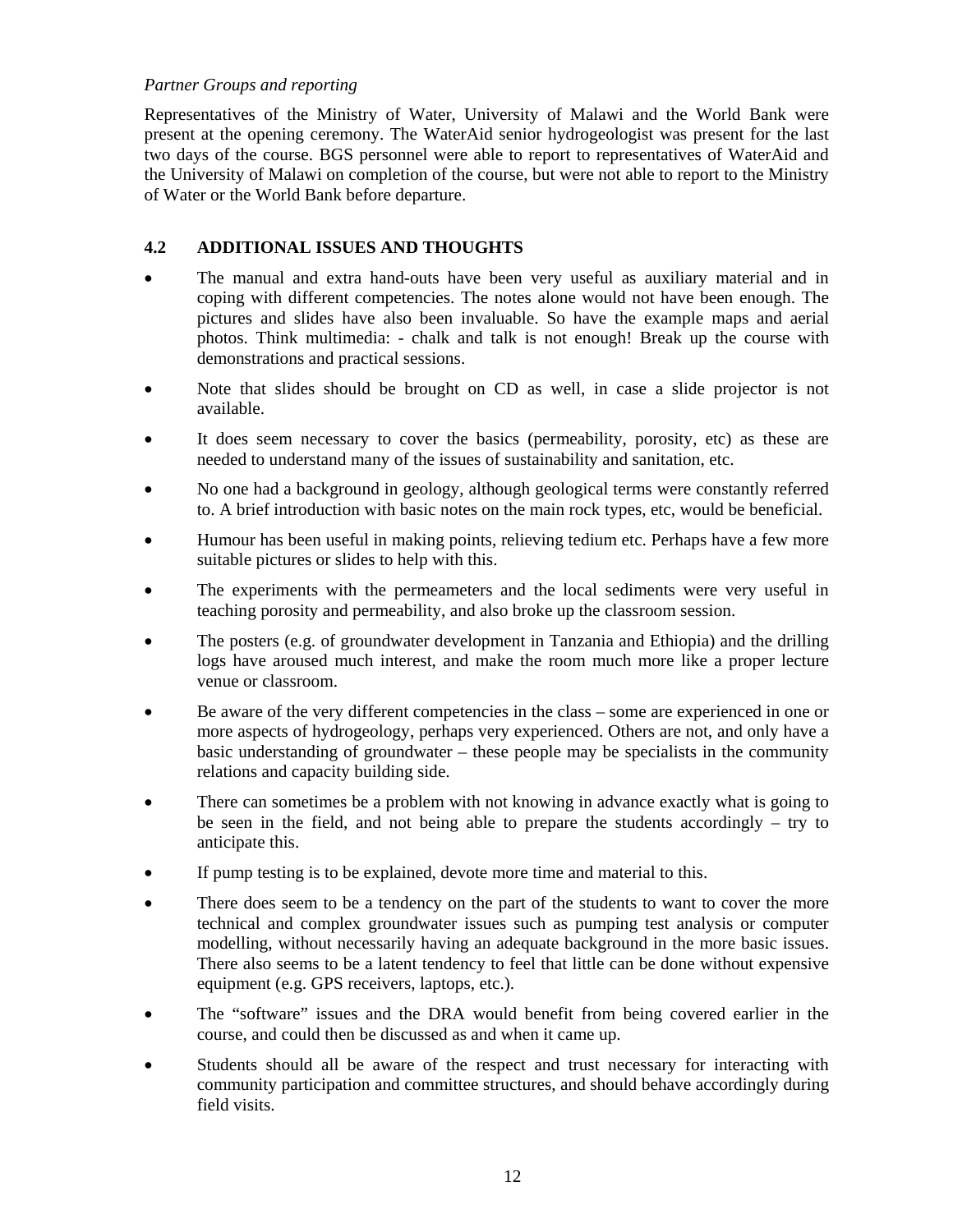Skills in algebra and in manipulation of units are very basic, this needs to be taken into account when explaining concepts that are normally illustrated numerically such as Darcy's Law.

# **4.3 MEANS OF COURSE EVALUATION**

1. Informal and ongoing evaluation during all teaching activities, including the gauging of levels of interest, standards of questions asked by the students, levels of participation in class activities and interaction of the students with each other and with the demonstrators.

*The initial low level of interest shown at the start of the course was rapidly dispelled by use of lots of images and humour during the first couple of talks. By the end of the first day the students were displaying keen interest with animated discussion of the points raised. The level of interest appeared to increase as the course progressed. This and the fact that the students turned up at the venue on time and that all stayed to the end of the course were seen as very positive indicators by the participating university staff.* 

2. Standard of answers to specific questions asked by demonstrators.

*Pertinent questions were frequently asked by students during the various talks and demonstrations.* 

3. Levels of skill, awareness and knowledge displayed in the field by the students.

*Students were encouraged to participate in certain activities on site and ask questions especially of the project field staff, who themselves were encouraged to explain their activities to students, during field visits. Activities to be observed during field visits were reviewed before hand and summarised at the start of the following day using images of the field work session produced using a digital camera. On site problems due to equipment failures and poor siting of boreholes in relation to pit latrines were identified by students and discussed at length. These sessions promoted better understanding of the limitations and errors that can occur with the methodologies described that are basic to any water supply project.* 

4. Answers to a short written test on the final day of the course (Appendix 3).

*Considering the short nature of the course and the mixed abilities of the students they all appeared to have positive comments about the course. Most thought that the course should have been longer considering the large subject area of the course.* 

5. Discussion with other demonstrators and with GITEC staff.

*All of the course staff including participating field staff thought that the course was worthwhile and were very pleased with the positive attitude of all of the students Positive discussions were held with the Vice-Chancellor of the University in Blantyre following completion of the course.* 

# 5 Summary

This course is an introductory pilot course of short duration. It is designed to demonstrate the complex nature of hydrogeological investigations required to effectively undertake RWSS programmes. If students are enthused by parts of the course then they should be encouraged to participate in longer more specialised training courses located elsewhere within the SADC region.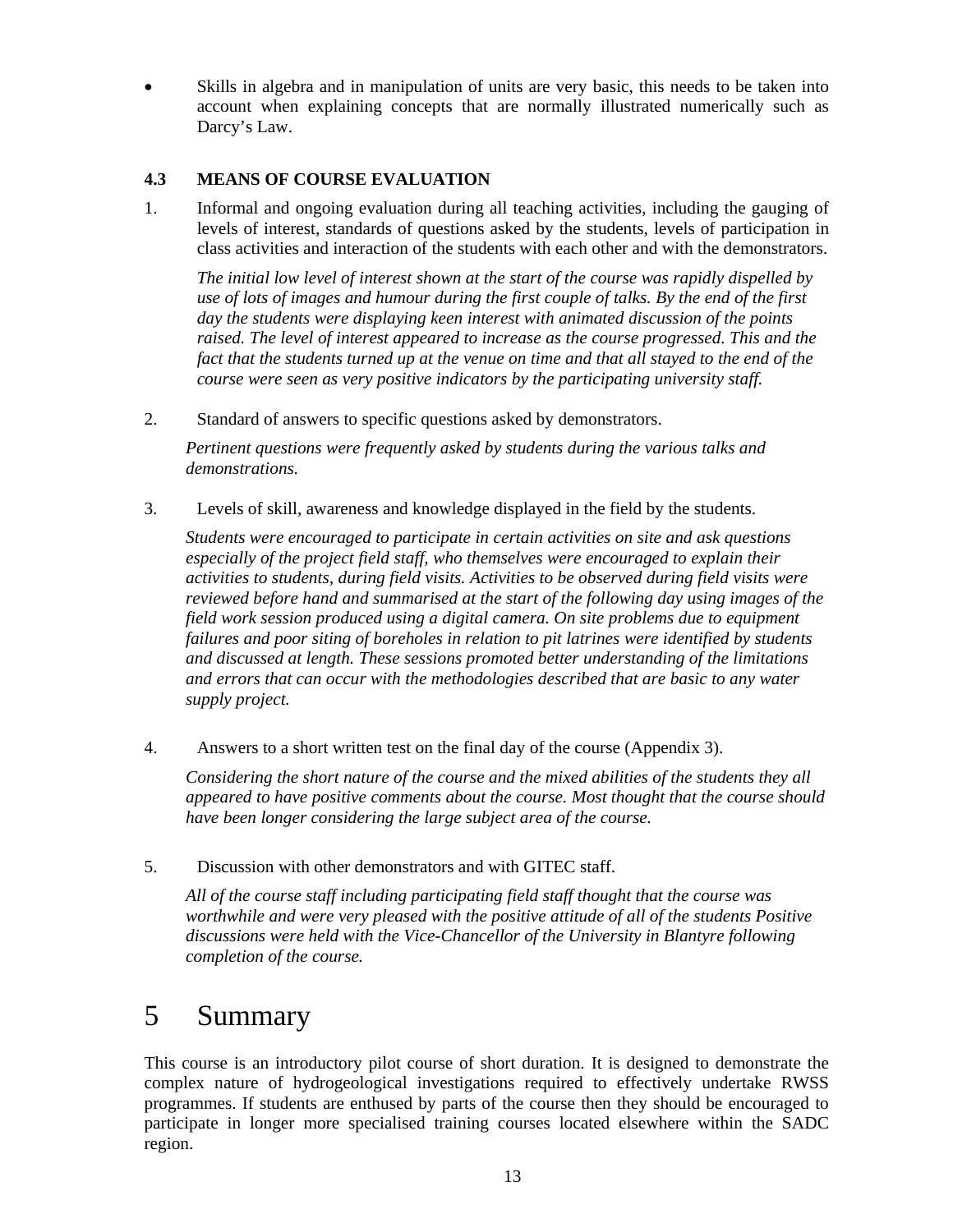The course structure is based upon that of a typical contract document. Suitable reference materials, produced and collated for the course, have been deposited at three resource centers to facilitate the replication of the course. Locally lost reports, such as those describing the hydrogeology of Malawi and the nature of rural water supply programmes in the 1980s need to be digitised by BGS and produced on CD-ROM format for use in Malawi.

A large and varied library of images and figures, in JPG or TIF formats, showing aspects of hydrogeology, water supply and related topics from Malawi and elsewhere in Africa need to be collected for use in PowerPoint<sup>TM</sup> presentations. Those provided by this course will form the basis of such a library.

Additional institution/project combinations, suitably equipped for training purposes, need to be identified for replication of the course.

The results of the training course have been summarised and presented on a poster.

# 6 Conclusions

The course is a success: the students stayed, they turned up on time, they discussed the course content amongst themselves and course staff, they felt that they had learnt and had received a significant amount of useful knowledge. The course should be repeated. This was a trial course and needs to be further refined. The course:

- is replicable and can be implanted into other suitable institutions in Malawi and elsewhere in Africa
- explains the content of a typical rural water supply and sanitation programme and borehole siting/drilling contract thereby facilitating better supervision of works by technical personnel
- promotes collection of valid accurate hydrogeological data and seeks to explain and demonstrate why data are required
- is practical, interactive and illustrative but with sufficient theoretical background

# 7 References

ARGOSS 2001. Guidelines for Assessing the Risk to Groundwater from On-Site Sanitation. British Geological Survey Commissioned Report, CR/01/142

Agriculture and Resource Management Council of Australia and New Zealand, 1997. Minimum Construction Requirements for Water Bores in Australia.

Ball, P , 1993. Eureka: Bringing water to the people. The Eureka drilling system catalogue

Downing, R A 1998. Groundwater – our hidden asset. Nottingham: British Geological Survey. (book and video).

Evans, R K , 1965. The Geology of the Shire Highlands, Geological Survey Department, Malawi, Bulletin No. 18.

GITEC, 2001. Management services in Zomba, Blantyre, Thyolo, Mwanza and Chikwawa Districts, Hydrogeological Dek Study. National Water Development Project, Ministry of Water Development, Malawi.

Groundwater Association of Botswana, 1995. Groundwater: Guidelines for Boreholes in Botswana

King, A W and Dawson, A L , 1976. The Geology of the Mangochi-Makanjila Area. Geological Survey of Malawi, Bulletin No. 35.

Lavar, S , 1986. Village Water Supplies: Implementation manual. CARD/GTZ Project, Zimbabwe

Macdonald, A M, Davies, J, and O'Dochartaigh, B 2001. Simple Methods for assessing groundwater resources in low permeability areas of Africa. British Geological Survey Commissioned Report, CR/01/168.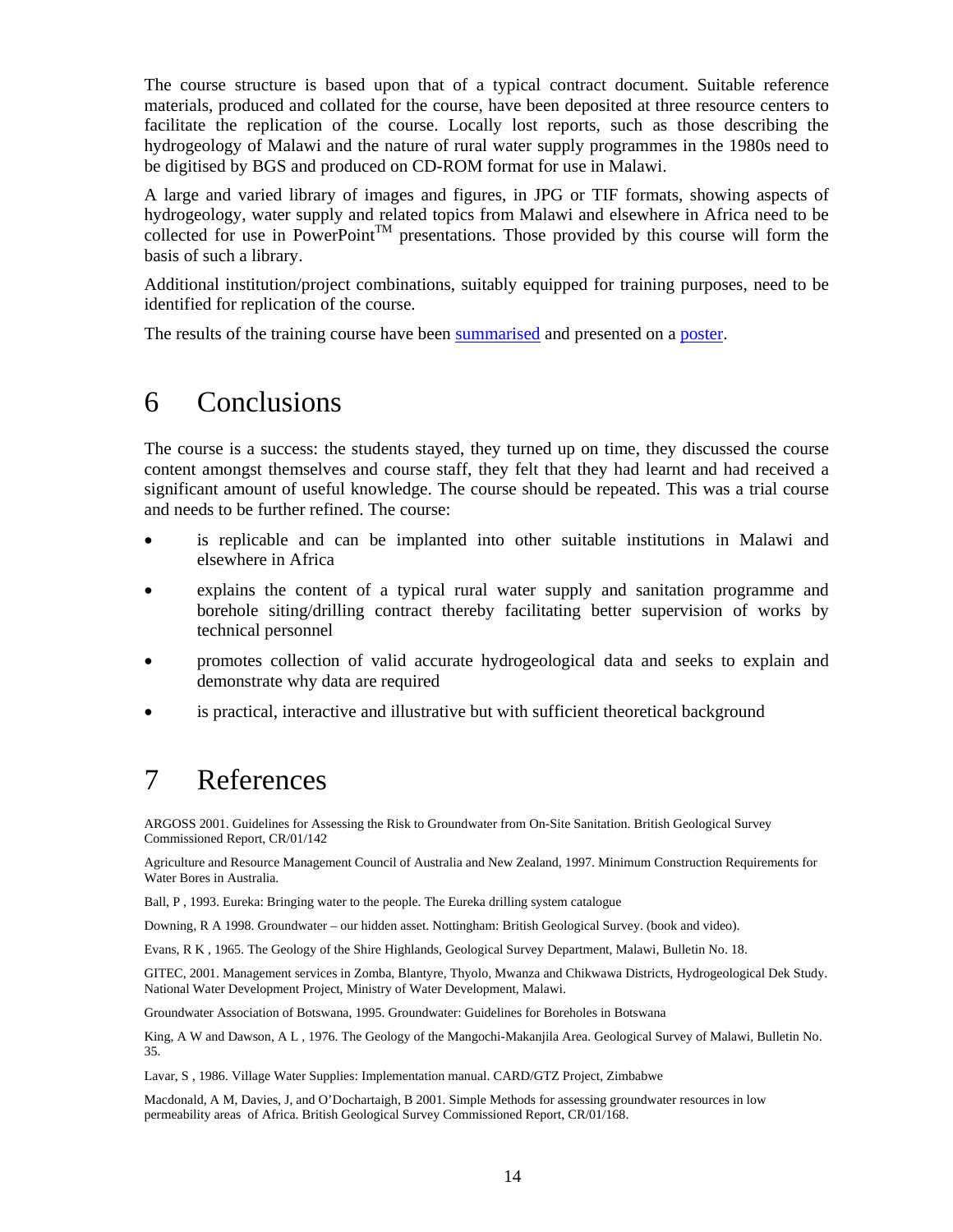Ministry of Water Development, 1999. Community based rural water supply, sanitation and hygiene education, Implementation Manual. Government of Malawi

National Water Development Project. Management services in Salima, Nkhotakota, Nkhata Bay, Kasungu and Dowa Districts. DIWI Consult International GmbH for Ministry of Water Development, Republic of Malawi (various reports)

October 2000. Progress report No. 1, volume 3, hydrogeological desk study

February 2001: Progress report No. 2, volume 1: Main Report

ODA Groundwater Team, 1982. Manual for Integrated Projects for Rural Groundwater Supplies.

Price, M 1996. Introducing Groundwater (second edition). London: Chapman and Hall.

Rowles, R 1990. Drilling for water: A practical manual. Cranfield Press.

Smith-Carrington, A K and Chilton, P J , 1983. Groundwater Resources of Malawi. Department of Lands, Valuation and Water, Republic of Malawi

Van Dongen, P and Woodhouse, M , 1994. Finding Groundwater: A project manager's guide to techniques and how to use them.UNDP-World Bank Technical Report.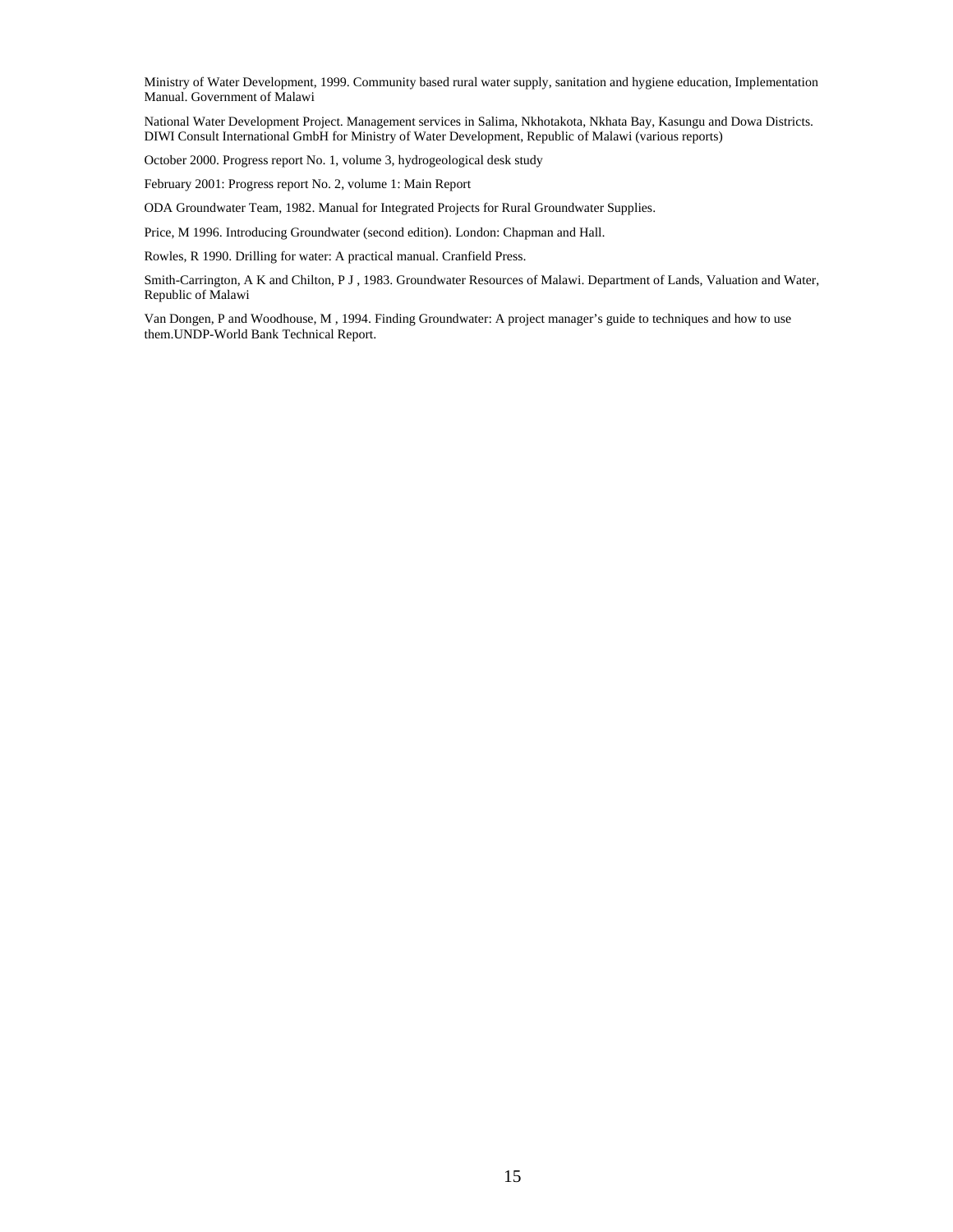# **Acronyms and Abbreviations**

| ADC         | Area development committee                                        |
|-------------|-------------------------------------------------------------------|
| CBM         | Community based management                                        |
| CDA         | Community development assistant                                   |
| CI          | Cast iron pipe                                                    |
| CSG         | Community support groups                                          |
| <b>DCT</b>  | District coordinating teams                                       |
| DDC         | District development committee                                    |
| DDF         | District development fund                                         |
| DEC         | District executive committee                                      |
| DRA         | Demand responsive approach                                        |
| DWO         | District Water Officer                                            |
| EAC         | Executive area committee                                          |
| EW          | <b>Extension</b> worker                                           |
| EWT         | Extension worker teams?                                           |
| FS          | Field supervisor                                                  |
| GI          | Galvanised iron pipe                                              |
| HA          | Health assistant                                                  |
| <b>HAS</b>  | Health surveillance assistant                                     |
| <b>KAP</b>  | Knowledge, attitude and practice                                  |
| MASAF       | Malawi Social Action Fund                                         |
| MOHP        | Ministry of Health and Population                                 |
| MSO         | Management specialist officer?                                    |
| MWD         | Ministry of Water Development                                     |
| MWYC        | Ministry of Women, Youth and Community Services                   |
| NGO         | Non-governmental Organisation                                     |
| 0 & M       | <b>Operations and Maintenance</b>                                 |
| PAT         | Project advisory team                                             |
| RWO         | Regional Water Officer                                            |
| RWS         | <b>Regional Water Supply</b>                                      |
| RWSS        | Rural Water Supply and Sanitation                                 |
| <b>SADC</b> | Southern African Development Community                            |
| T/A         | <b>Traditional Authority</b>                                      |
| TOT         | <b>Trainers of Trainers</b>                                       |
|             | <b>T-WORKS Treatment works</b>                                    |
| <b>VDC</b>  | Village development committee – group village headman and members |
| VHWC        | Village Health and Water Committee                                |
| VIP         | Ventilated improved pit-latrine                                   |
| WMA         | Water monitoring assistant                                        |

WPC Water point committee – 5% contribution towards capital costs of a borehole etc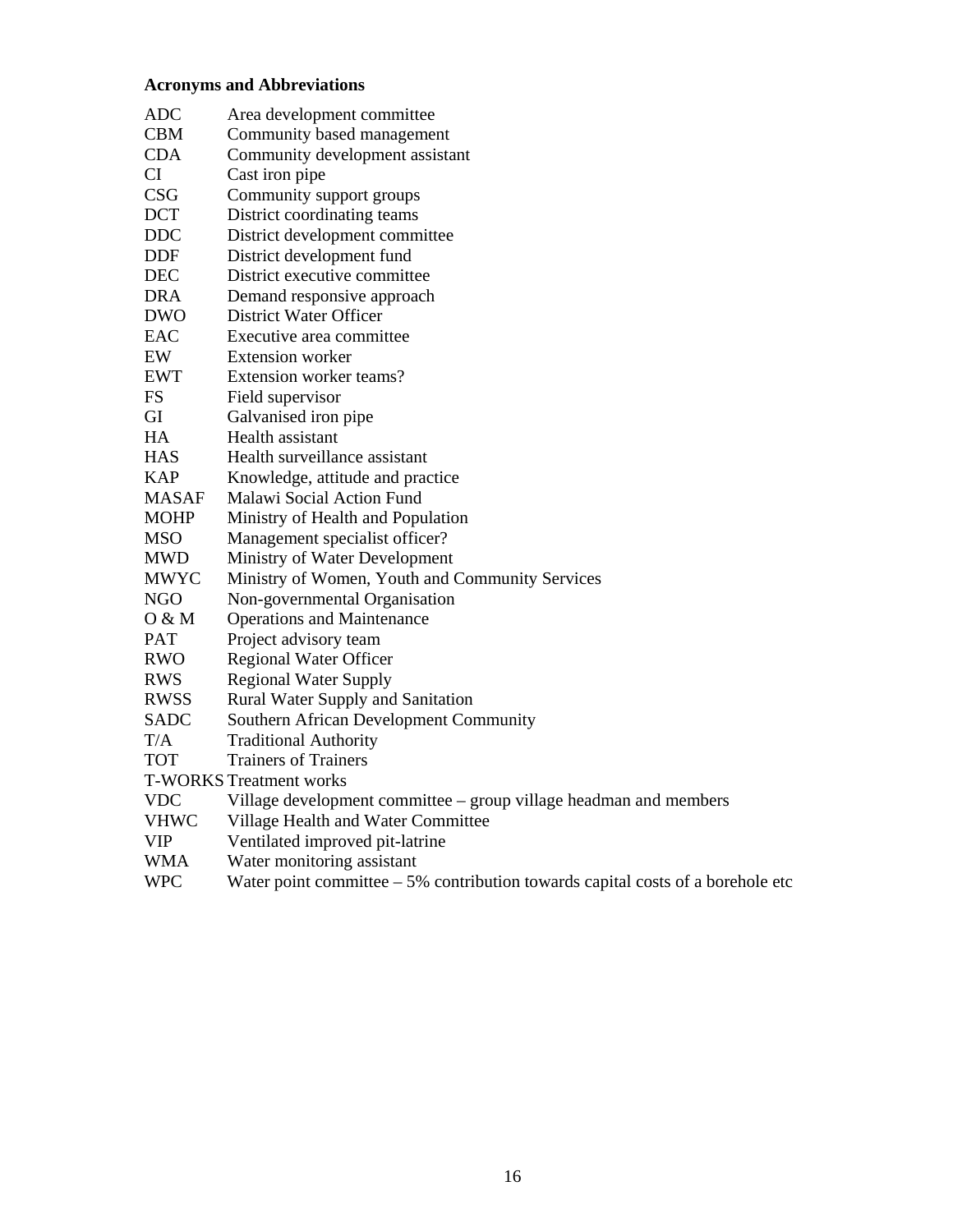# Appendix 1 Draft Curriculum for Supervision Teams in Borehole Construction

Prepared by the British Geological Survey for the World Bank Group for use in Malawi, October 2001

The course is broken down into five parts. Much of the course contains practical hands on experience, and practical observation in the field. Each student will receive a set of A4 instruction sheets, each devoted to a particular topic such as the water cycle, drilling equipment or the occurrence of groundwater. It is proposed that the course be held at the GITEC project station for the Mangochi East RWS. A digital copy of course notes and reference material will be left on CD with the course supervisors so that future copies can be modified and printed on demand.

The course components are:

## 1. GROUNDWATER AND THE WATER CYCLE (half day)

#### *Springs, wells and boreholes and gravity schemes*

To highlight the main groundwater sources, and to look at the water table and what may happen to the water table during the rainy season and the dry season, and in a borehole or well that is being heavily pumped.

#### *Groundwater and the rocks*

To look at the occurrence of groundwater in both intergranular and fractured aquifers, comparing the alluvial deposits of the Shire Valley with the weathered basement of the plateau. Depth of weathering and the influence of geological structures will be described to highlight favourable groundwater prospects. Transport of groundwater under the force of gravity will be described and a simple practical demonstration of water storage will be given using a bucket filled with dry sand.

#### *The catchment and the river basin*

The idea of the surface and groundwater catchment will be explained so that areas of good groundwater prospects such as lowlands and valley bottoms can be compared with poorer hill top locations. The respective groundwater prospects of plateau, escarpment and rift valley will be put into this context using geological/hydrogeological cross sections.

#### *Rainfall, runoff and recharge*

Where does groundwater come from? The concept of recharge will be discussed in the simple terms of the rainfall runoff budget. Patterns of rainfall (wet and dry seasons), ephemeral streams and sheet run-off will be described and Lake Malawi levels used as a demonstration of changing conditions. Recharge and discharge to gaining and losing streams will also be described. The concept of groundwater age and of time will be broached in terms of sustainability of supply.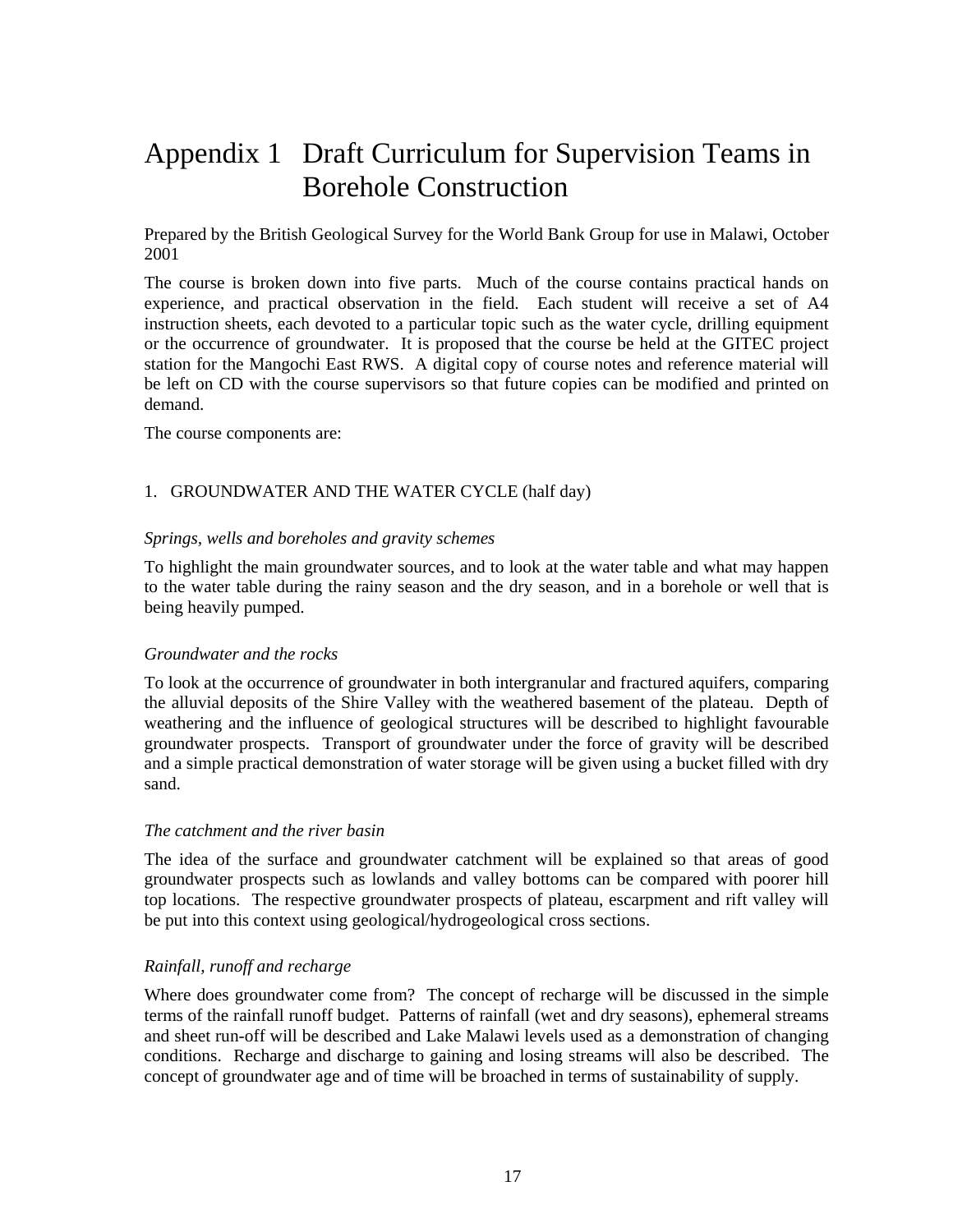#### *Man's influences*

Pollution and vulnerability of the resource will be discussed as will the role of land use and changing land use. Source protection will be described briefly with particular regard to on-site sanitation. Climate change and drought will be discussed along with issues such as bush clearance and the formation of sand rivers.

## 2. GROUNDWATER EXPLORATION (one and a half days)

#### *Ownership*

The importance of community ownership of both resource and more particularly source, will be explained from the outset and the Demand Responsive Approach (DRA) to community development explained. The important role of education and knowledge of what to demand will be underlined.

#### *The lay of the land*

Messages that can be gleaned from the topographic features of an area will be explored. Hard rock and soft rock, likely depth of weathering, alluvial flood plains, geological structures, vegetation, ant hills and other features all have a tale to tell. The practical value of stereoscopic aerial photograph pairs will be demonstrated and students invited to see in 3-D, using local images. The need to use topographic maps (1: 50 000 scale) in conjunction with GPS will be demonstrated.

#### *Geology and soils*

The underground context will be explained looking at lateritic soils, through the regolith to the weathered bedrock describing where and how groundwater may accumulate. The difficult conditions of the Escarpment will be contrasted with those of the weathered basement areas of the plateau. Groundwater occurrence in fluvial deposits will be explained and likely drilling target depths and borehole yields will be discussed.

## *Local knowledge*

What do the people know of their own area? The importance of local knowledge will be emphasised. What are the problems with existing water sources – how can they be avoided with new sources. What are the preferred technical choices? In addition what information is available in reports and databases on local and regional conditions? Are there, for example, hydrogeological maps available for the area?

#### *Geophysics – resistivity, EM, magnetic*

The role of geophysics in locating areas of deeper weathering in basement or suitable geological structures for ponding of groundwater will be described. A practical demonstration of electrical resistivity surveying and interpretation of results (in a comparative fashion only) will be carried out in the field. Comparison of the geophysical data against known borehole data will help to show the meaning of the geophysical results. The EM system will also be demonstrated if available, but both EM and magnetic surveys will be described. The value of combining resistivity with EM will be explained. In addition the request to the geophysicist for plain and simple reporting in terms of best sites because … and worst sites because … will be demonstrated by example.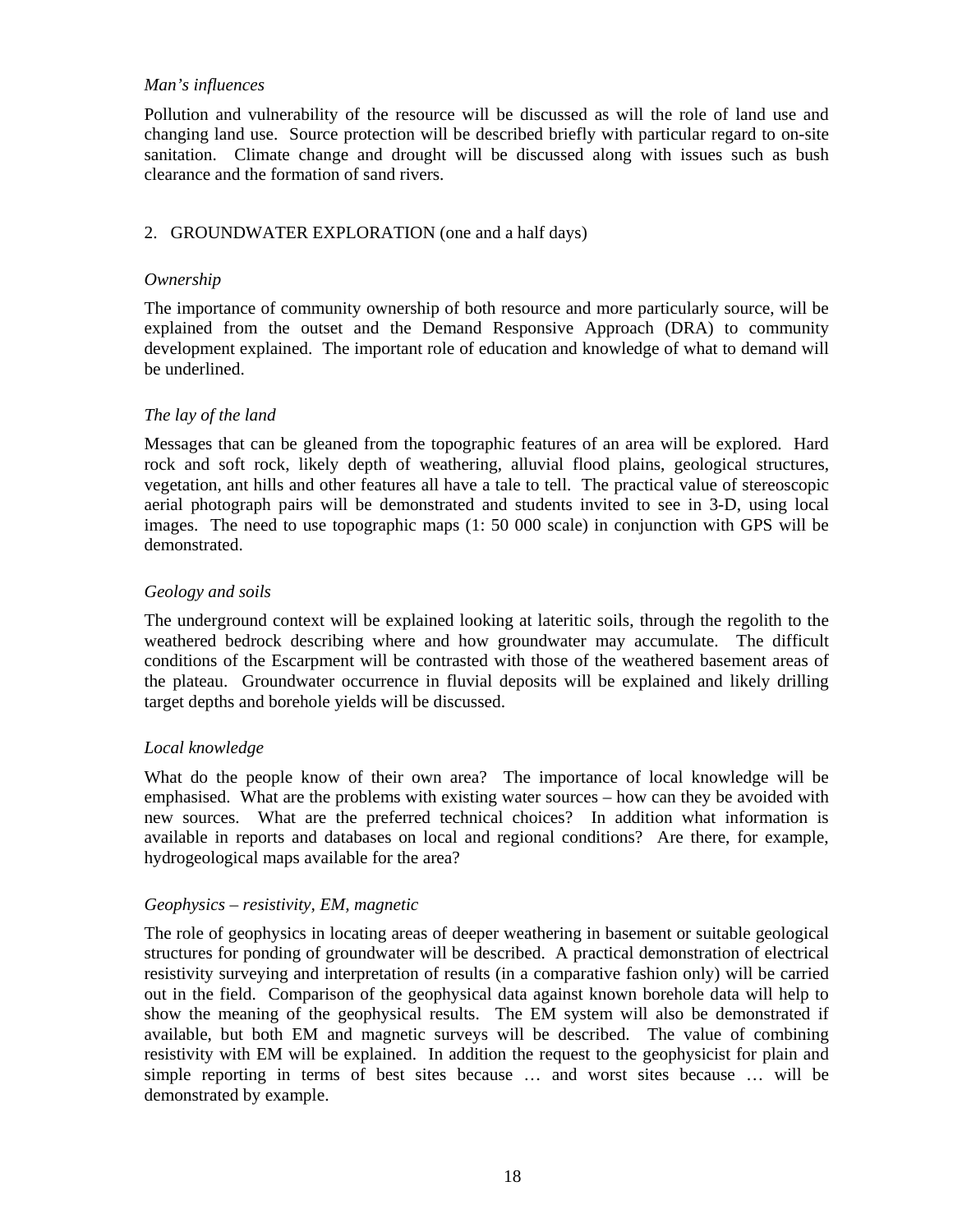#### *Borehole site selection*

The art of optimum borehole site selection drawing together all the different strands of observation and enquiry will be explained using a local example. At this stage the location design depth and outline design of the borehole should be definable. Some idea of the nature and depth of weathering or of the type and location of geological structure will now be known. Bringing the strands together will allow an element of recapitulation of everything learnt so far so that the group can collectively discuss the evidence to come up with their own optimum drilling site and specifications. A flow diagram of the information necessary for the borehole design will focus discussion.

## 3. DRILLING AND BOREHOLE DESIGN (one and a half days)

#### *Drilling equipment – when, where and how*

This section will look at the different types of drilling equipment available in Malawi. It will concentrate on when where and how should the Vonder Rig, the Eureka rig and other specialist equipment such as the reverse circulation rig be used, and will describe the use of the more commonly deployed air percussion rig and the ordinary percussion or jumper rig. The respective benefits and disbenefits of each methodology will be described and the operation of the air percussion rig and the jumper rig described in the field. It is anticipated that a day will be spent with an air percussion rig watching from spudding in at surface through drilling and sampling to total depth, and completion with casing and screen, formation stabilizer and cement surface seal.

#### *Circulating fluids and logging*

The positive and negative aspects of drilling with water, foam, air or mud will be described. Sample chipping collection, cleaning and presentation will be demonstrated in the field. The importance of colour changes in weathered basement will be explained and what to look for and log described. Data gathering will also include the role of the penetration rate log and recording of water strike and water make as the borehole is drilled and monitoring of depth from drill pipes. The decision when to stop drilling and complete the borehole will be taken collectively and the reasons for so doing discussed.

## *Drilled diameter and planned final diameter*

The relationship between drilled diameter and completed diameter and the role of temporary conductor pipe will be discussed. The standard completion design of 4 inch plastic casing in a 6 or 8 inch drilled hole and the role of centralizers and formation stabiliser will be described. Alternative non-standard completions will be briefly talked about. Slotted pipe will be handled and discussed in terms of the standard 0.8 mm machine slot screens and possible alternative screens. The need for a plain casing sump, and a plain casing length to surface will be explained and the criteria for deciding where the screen should be placed will be discussed.

#### *Supervision and design options*

The important need for rig supervision will be stressed, and the importance of drilling data gathering will be underscored. A rapport with the driller will be encouraged so that the supervisor works alongside the driller without actually telling the driller how to do his job. The supervisor has enough to do in logging, and data collecting towards his own decision making is required to decide on total depth and completion design.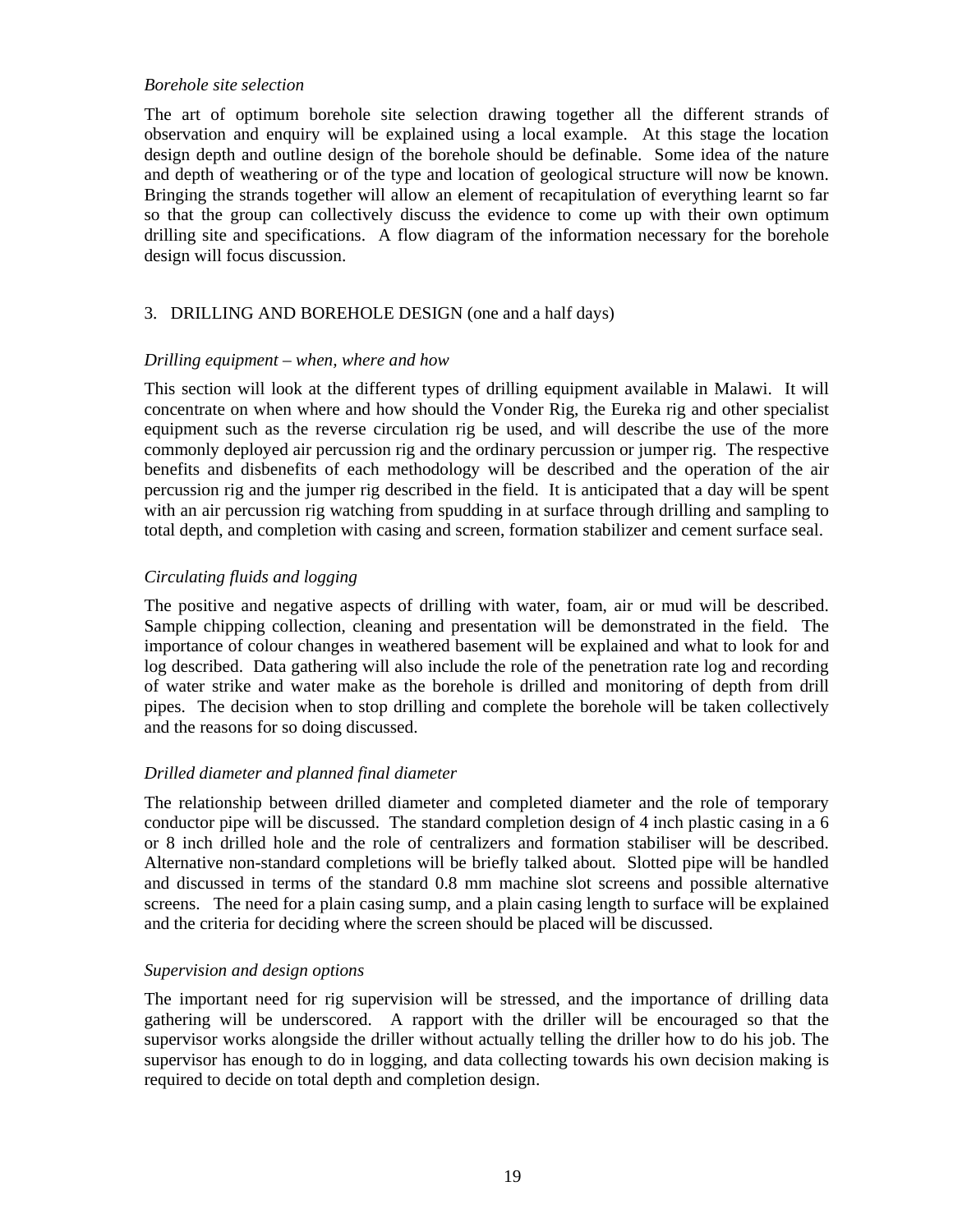#### *Well-head protection*

The importance of well-head protection through the casing cement seal and the civil works at surface will be described and examples visited in the field. The comparable lack of security of many hand dug wells and unfenced spring sources versus properly designed and completed boreholes will be described.

## 4. SUSTAINABLILITY OF SUPPLY (one day)

#### *Borehole cleaning and development*

A practical demonstration of borehole cleaning and development will be given stressing the need to agitate the near field environment of the borehole to ensure that all drilling debris and fine grade material are removed from the borehole. Monitoring of discharges will provide some idea of borehole yield. Measurement of grit and sediment yield will allow the process of development to be monitored. The operator must be aware of the depth to the top and bottom of the screened section. The sanitary seal is only emplaced after development to allow the formation stabiliser to settle into place and be topped up if necessary.

#### *Test pumping and evaluation*

A borehole will be tested in the field. A simple step test at 0.25, 0.5 and 1.0 l/s (or three steps of lesser yield) will be carried out in order to ascertain a suitable test yield. Given 90% recovery of the water level, the borehole will then be pumped at the appropriate yield for three hours with full measurements made through the drawdown and recovery phases. Demonstration of yield measurement via a V notch weir and by timing a known volume will be made. Analysis of the data for specific yield and transmissivity will be made and the meaning of these values explained. The simple bail test will also be described as a viable alternative to formal pumping.

#### *Is the yield satisfactory and sustainable?*

The pump test data will be combined with other observations to make judgements on the sustainability of the source. An awareness of where the water is coming from is essential. This will include the relative merits of lowland and valley bottom sites, the problems of throughflow and drainage from the Escarpment-type environment, and possible interconnection of the source with surface waters or possible sources of pollution.

#### *Pumps – technical choices*

The Afridev pump will be described and demonstrated. The working parts of the pump and the problems associated with wear and tear will be discussed highlighting the role of pump monitoring and pump maintenance. Other types of pump will also be discussed and situations when they could be deployed will be described. The family bail pump will be highlighted as a valuable small yield alternative to the conventional hand pump.

#### *Maintenance and monitoring*

The significance of data in maintaining working water points will be described in terms of the necessary infrastructure required to support a rural water development programme. The role of community ownership will again be discussed. Detail such as field numbering of borehole sites and cross reference of data holdings to location and village name will be described. Examples of both a project database and the national Malawi borehole database will be used.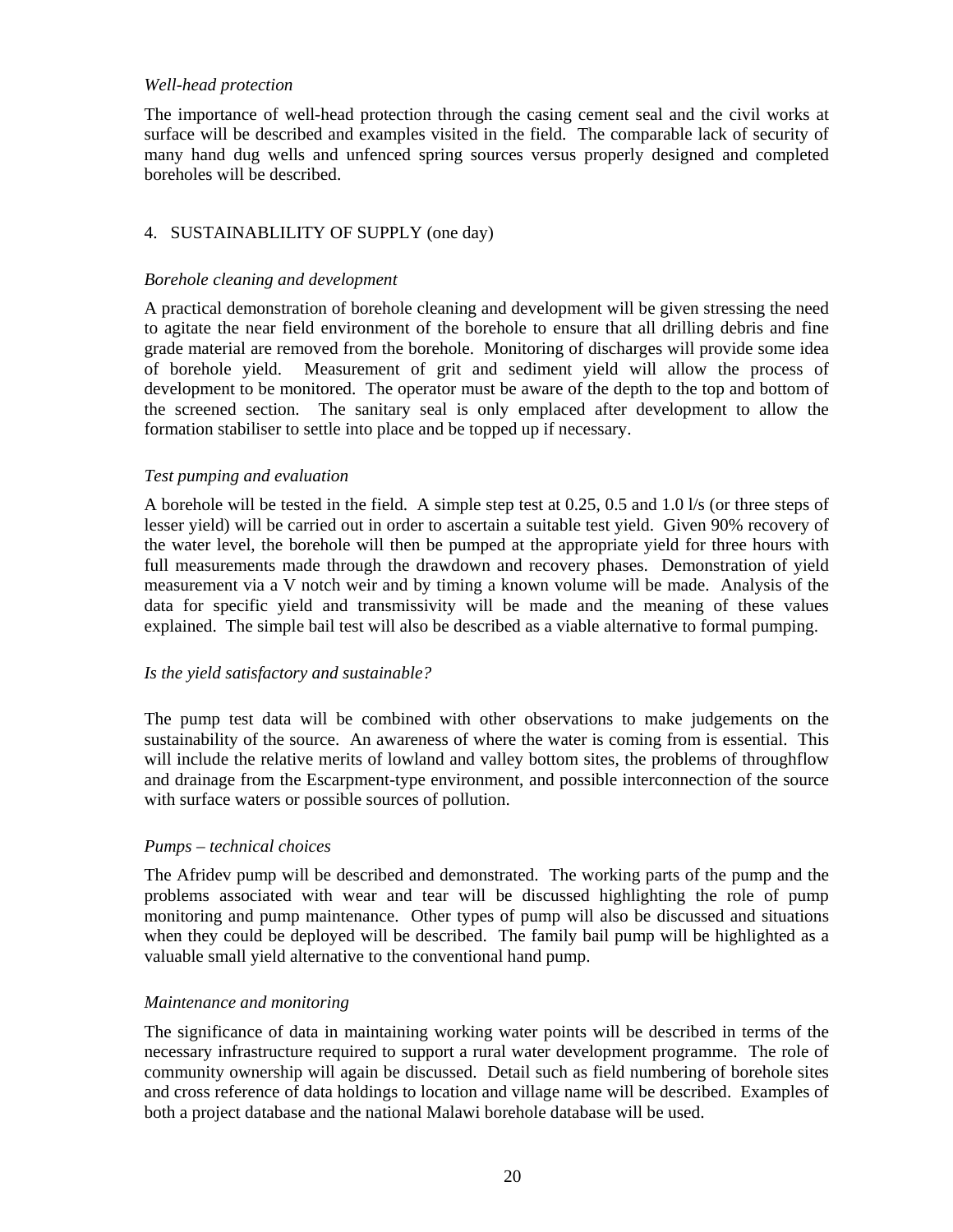## 5. GROUNDWATER QUALITY, PUBLIC HEALTH, THE LAW, AND CONCLUSIONS (half a day)

#### *Water quality – bugs and minerals*

The natural baseline quality of groundwater will be described highlighting problems of fluoride occurrence in lakeside areas of northern Malawi, and the occurrence of iron and manganese in some groundwaters in the basement aquifers. The occurrence of pathogenic bacteria in groundwater will be described and the possible pathways from source to target identified. Simple means of water treatment will be discussed, including aeration and disinfection.

#### *Vulnerability to pollution*

The relative vulnerability to pollution of shallow and deeper groundwater resources will be discussed. Simple means of protecting shallow resources will be discovered through discussion of the issues pertaining to groundwater pollution. The need for sanitation development and health and hygiene education to proceed in parallel with rural community water development will be described. The physical relationship between pit latrine and borehole will be discussed to provide awareness of the dangers of interconnection between the two.

#### *Contracts and the law*

A brief look at legal matters will include the tender and contract process surrounding most drilling activities and example contract documents will be inspected. Awareness of quantities and dimensions will be stressed. Problems and pitfalls will be presented. The legal constraints within the water sector in Malawi will be reviewed including the WHO water quality stands, the legal onus on NGOs, and matters concerning health and safety and staff welfare.

## *Logistics*

An awareness of weights of mobile equipment and tolerance of bridges and tracks will be provided. The vagaries of mobilisation during the rainy season will be highlighted.

#### *A precious resource*

This final section will provide a round-up of the whole of the course and will again revisit DRA and ownership. It will end by asking students what they will be taking away with them and how this may help them in their future work.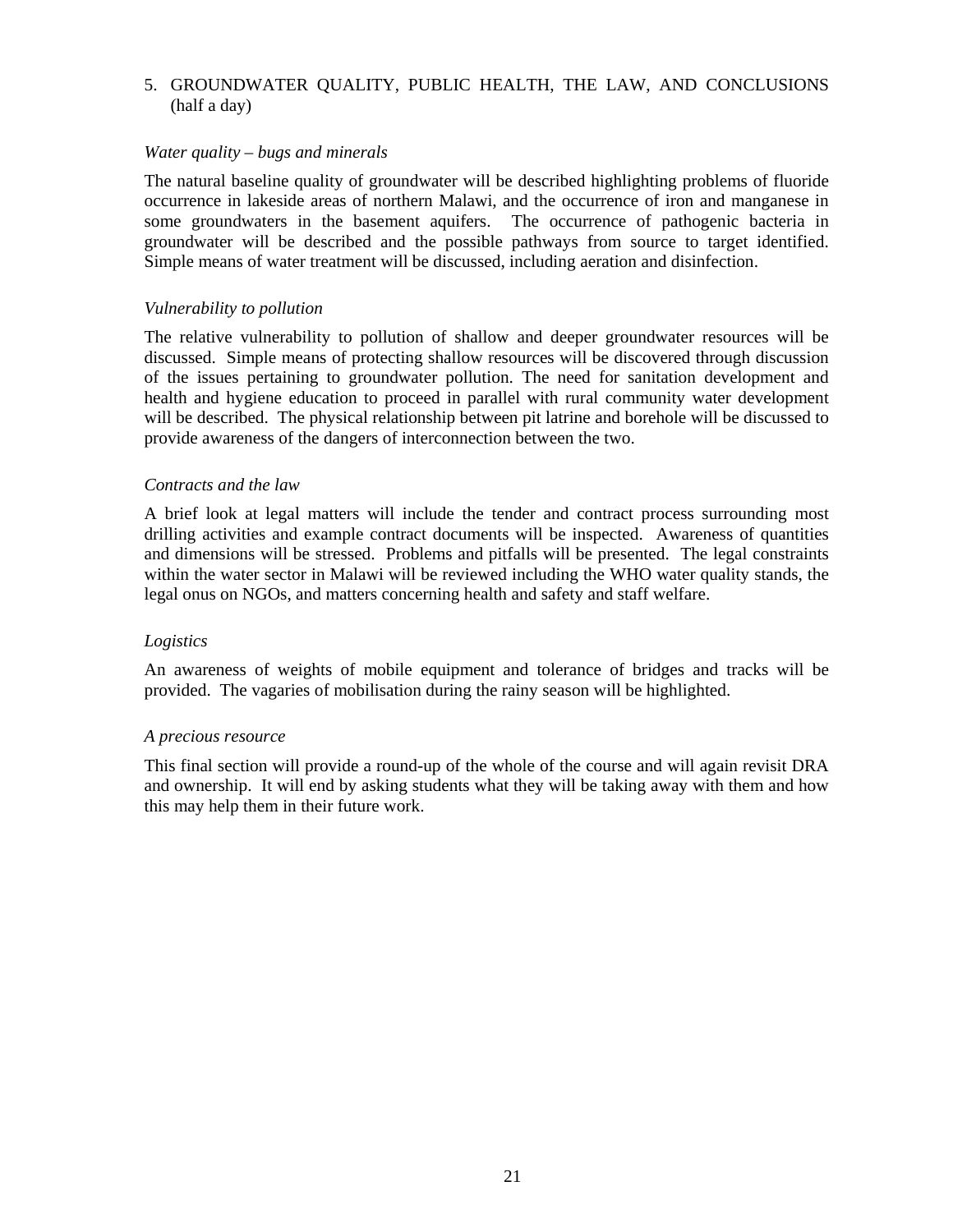# Appendix 2 Students of the Workshop

A total of 18 students attended the ten-day workshop in supervision of teams in borehole construction at Namwera 42Km East of Mangochi District. They are listed below

| Name of             | <b>Position</b>                | <b>Organization/Address</b>   |
|---------------------|--------------------------------|-------------------------------|
| Participant         |                                |                               |
| <b>Bright Tembo</b> | <b>Construction Technician</b> | Concern Universal             |
|                     |                                | P.O. Box 1535                 |
|                     |                                | Blantyre                      |
|                     |                                | Malawi                        |
|                     |                                | Tel: 265 623 761, 265 476 412 |
|                     |                                | Fax: 265 623 846              |
| Collings Chivunga   | Senior Technical Officer       | Ministry of Water Development |
|                     |                                | Private Bag 390               |
|                     |                                | Lilongwe 3                    |
|                     |                                | Malawi                        |
|                     |                                | Tel; 265 770 344              |
|                     |                                | Fax: 265 773 737              |
| Christina Mphasa    | Data Preparation Clerk         | Ministry of Water Development |
|                     |                                | Private Bag 390               |
|                     |                                | Lilongwe 3                    |
|                     |                                | Malawi                        |
|                     |                                | Tel; 265 770 344              |
|                     |                                | Fax: 265 773 737              |
| Chrispin Mzumara    | Water<br>Monitoring            | Ministry of Water Development |
|                     | <b>Assistant</b>               | Private Bag 390               |
|                     |                                | Lilongwe 3                    |
|                     |                                | Malawi                        |
|                     |                                | Tel; 265 770 344              |
|                     |                                | Fax: 265 773 737              |
| Ganizani Matiki     | Hydrogeologist                 | Ministry of Water Development |
|                     |                                | Private Bag 390               |
|                     |                                | Lilongwe 3                    |
|                     |                                | Malawi                        |
|                     |                                | Tel; 265 770 344              |
|                     |                                | Fax: 265 773 737              |
|                     |                                | Gmatiki@hotmail.com           |
| Harry Mlauzi        | <b>Technical Assistant</b>     | Ministry of Water Development |
|                     |                                | P.O. Box 24                   |
|                     |                                | Mzimba                        |
|                     |                                | Malawi                        |
|                     |                                | Tel: 265 342 227              |
| Hasteus Msasata     | Maintenance<br>Borehole        | Ministry of Water Development |
|                     | Officer                        | Private Bag 390               |
|                     |                                | Lilongwe 3                    |
|                     |                                | Malawi                        |
|                     |                                | Tel: 265 770 344, 265 930 529 |
|                     |                                | Fax: 265 773 737              |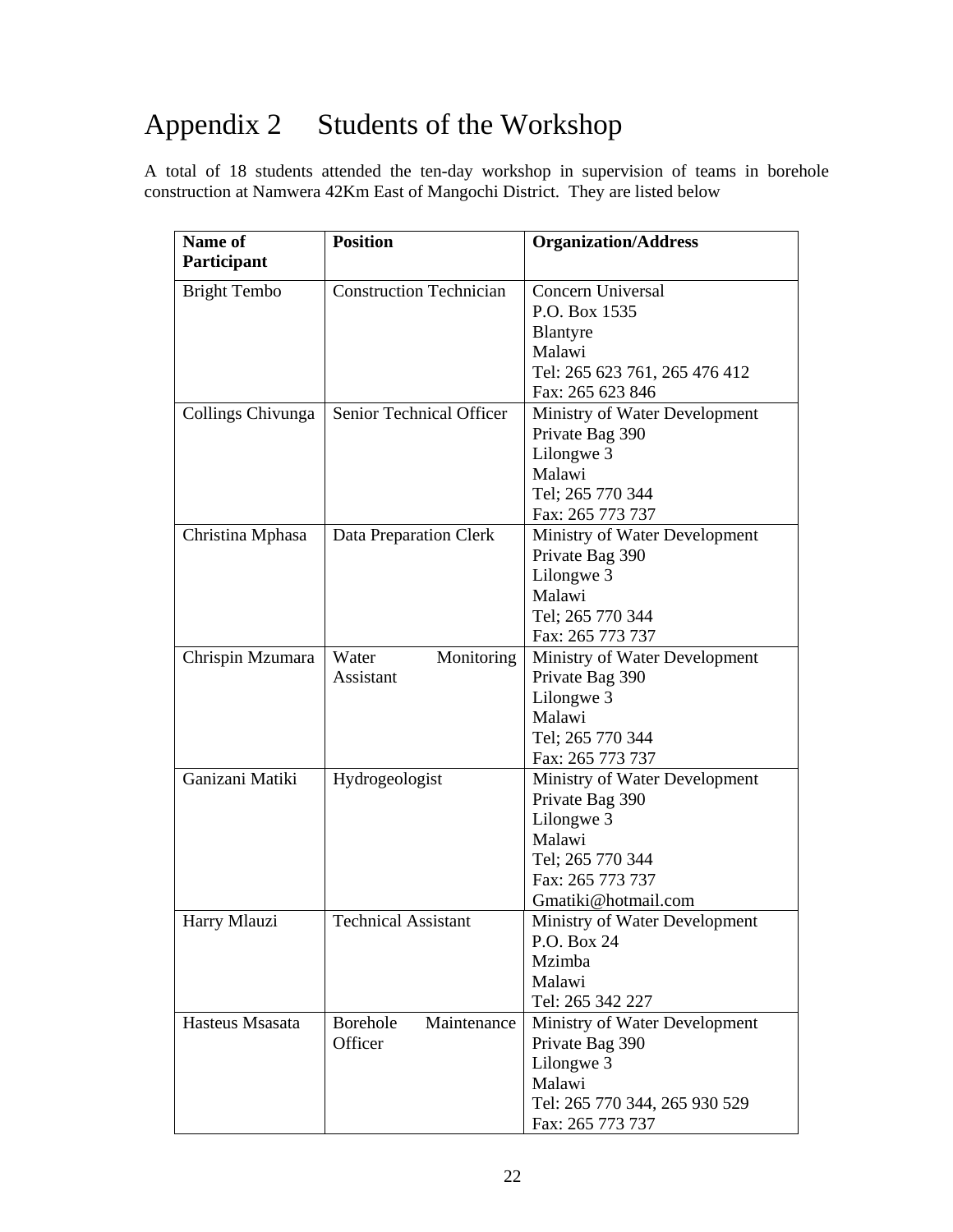| James Kaunda       | Head of Operations           | Malawi Fresh Water Project<br>P.O.Box 126<br>Chileka<br>Malawi<br>Tel: 265 692 335, 265 910 596<br>Fax: 265 692 335<br>freshwater@wissmw.com |
|--------------------|------------------------------|----------------------------------------------------------------------------------------------------------------------------------------------|
| Kondwani<br>Mponda | Hydrogeologist               | Ministry of Water Development<br>Private Bag 390                                                                                             |
|                    |                              | Lilongwe 3                                                                                                                                   |
|                    |                              | Malawi                                                                                                                                       |
|                    |                              | Tel; 265 770 344, 265 868 983                                                                                                                |
|                    |                              | Fax: 265 773 737                                                                                                                             |
|                    |                              | EMail: Hydrology@malawi.net                                                                                                                  |
|                    |                              | EMail: Ktmponda@yahoo.com                                                                                                                    |
| Laurent            | Borehole<br>Maintenance      | Ministry of Water development                                                                                                                |
| Mwemelupembe       | Officer                      | <b>Regional Office</b>                                                                                                                       |
|                    |                              | P.O. Box 458                                                                                                                                 |
|                    |                              | Lilongwe                                                                                                                                     |
|                    |                              | Malawi                                                                                                                                       |
|                    |                              | Tel: 265 759111                                                                                                                              |
| Mackford Jaison    | <b>Technical Supervisor</b>  | Concern Universal                                                                                                                            |
|                    |                              | P.O. Box 1535                                                                                                                                |
|                    |                              | Blantyre                                                                                                                                     |
|                    |                              | Malawi                                                                                                                                       |
|                    |                              | Tel: 265 623 761, 265 890 599                                                                                                                |
|                    |                              | Fax: 265 623 846                                                                                                                             |
| Mndima Nefitale    | Hydrogeological              | Ministry of Water Development                                                                                                                |
|                    | Assistant                    | Private Bag 390                                                                                                                              |
|                    |                              | Lilongwe 3                                                                                                                                   |
|                    |                              | Malawi                                                                                                                                       |
|                    |                              | Tel; 265 770 344                                                                                                                             |
|                    |                              | Fax: 265 773 737                                                                                                                             |
| Ronald Chiwaula    | Hydrogeological<br>Assistant | Ministry of Water Development<br>Private Bag 390                                                                                             |
|                    |                              | Lilongwe 3                                                                                                                                   |
|                    |                              | Malawi                                                                                                                                       |
|                    |                              | Tel; 265 770 344                                                                                                                             |
|                    |                              | Fax: 265 773 737                                                                                                                             |
| Roy Wengawenga     | Hydrogeologist               | Ministry of Water development                                                                                                                |
|                    |                              | <b>Regional Office</b>                                                                                                                       |
|                    |                              | Private Bag 13                                                                                                                               |
|                    |                              | Blantyre                                                                                                                                     |
|                    |                              | Malawi                                                                                                                                       |
|                    |                              | Tel: 265 635 991, 265 635 755, 265                                                                                                           |
|                    |                              | 862 145                                                                                                                                      |
|                    |                              | Fax: 265 625 016                                                                                                                             |
| Shadreck.          | <b>Technical Supervisor</b>  | Water Aid                                                                                                                                    |
| Chimangansasa      |                              | P.O. Box 402                                                                                                                                 |
|                    |                              | Salima                                                                                                                                       |
|                    |                              | Malawi                                                                                                                                       |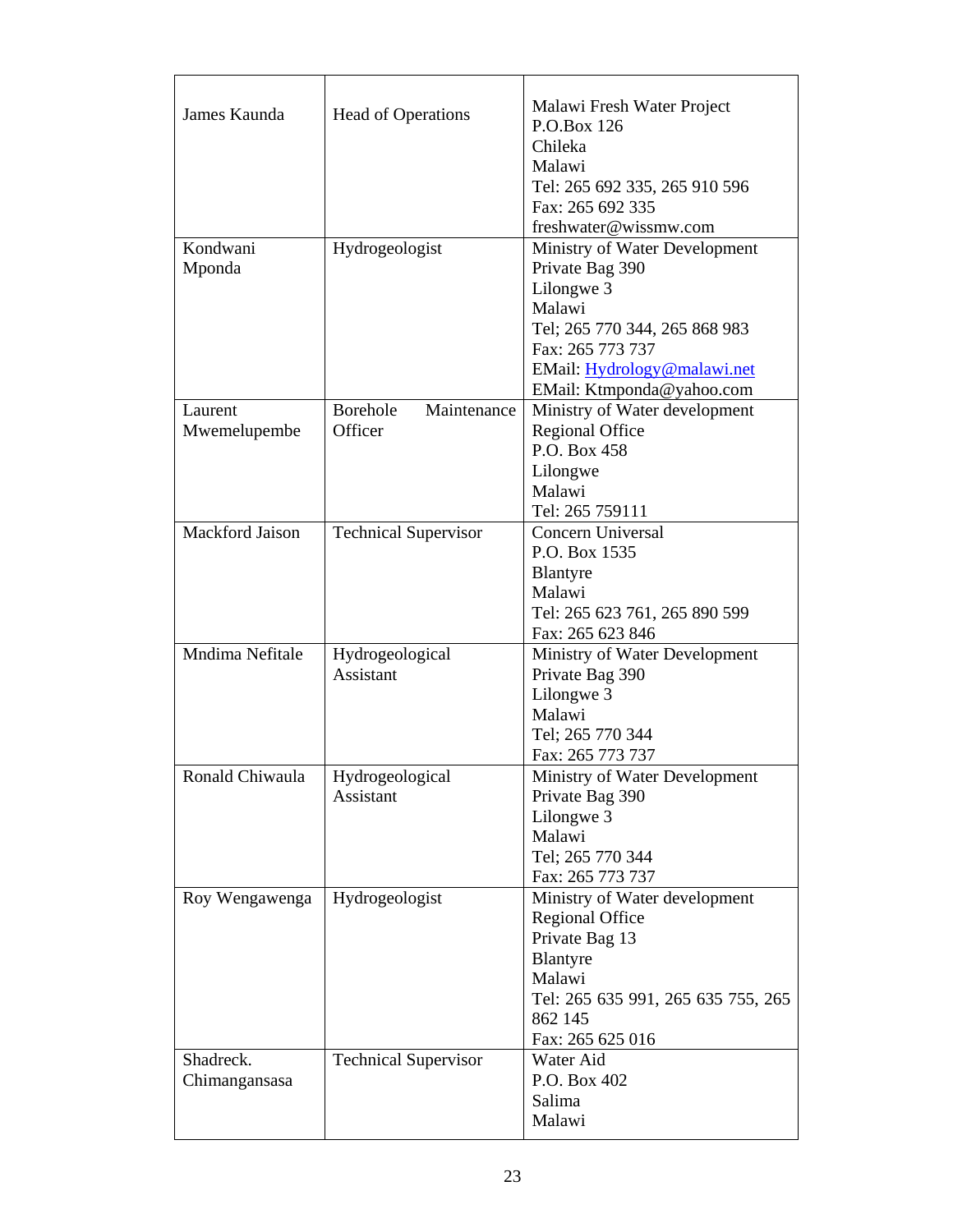| Denis Jiko    | Water Engineer             | Christian Service Committee<br>P.O. Box 949<br>Blantyre<br>Malaw<br>Tel: 265 950 270<br>Email: deliwewe@yahoo.com.uk |
|---------------|----------------------------|----------------------------------------------------------------------------------------------------------------------|
| Kiswell Phiri | <b>Technical Assistant</b> | Ministry of Water Development<br>District Office<br>P.O. Box 10<br>Mangochi<br>Malawi<br>Tel: 265 594 0291           |
| Vyalema Khosa | Field Officer              | C.C.A.P. Synod of Livingstonia<br>P.O. Box 1000<br>Mzuzu<br>Malawi<br>Tel: 265 333 735                               |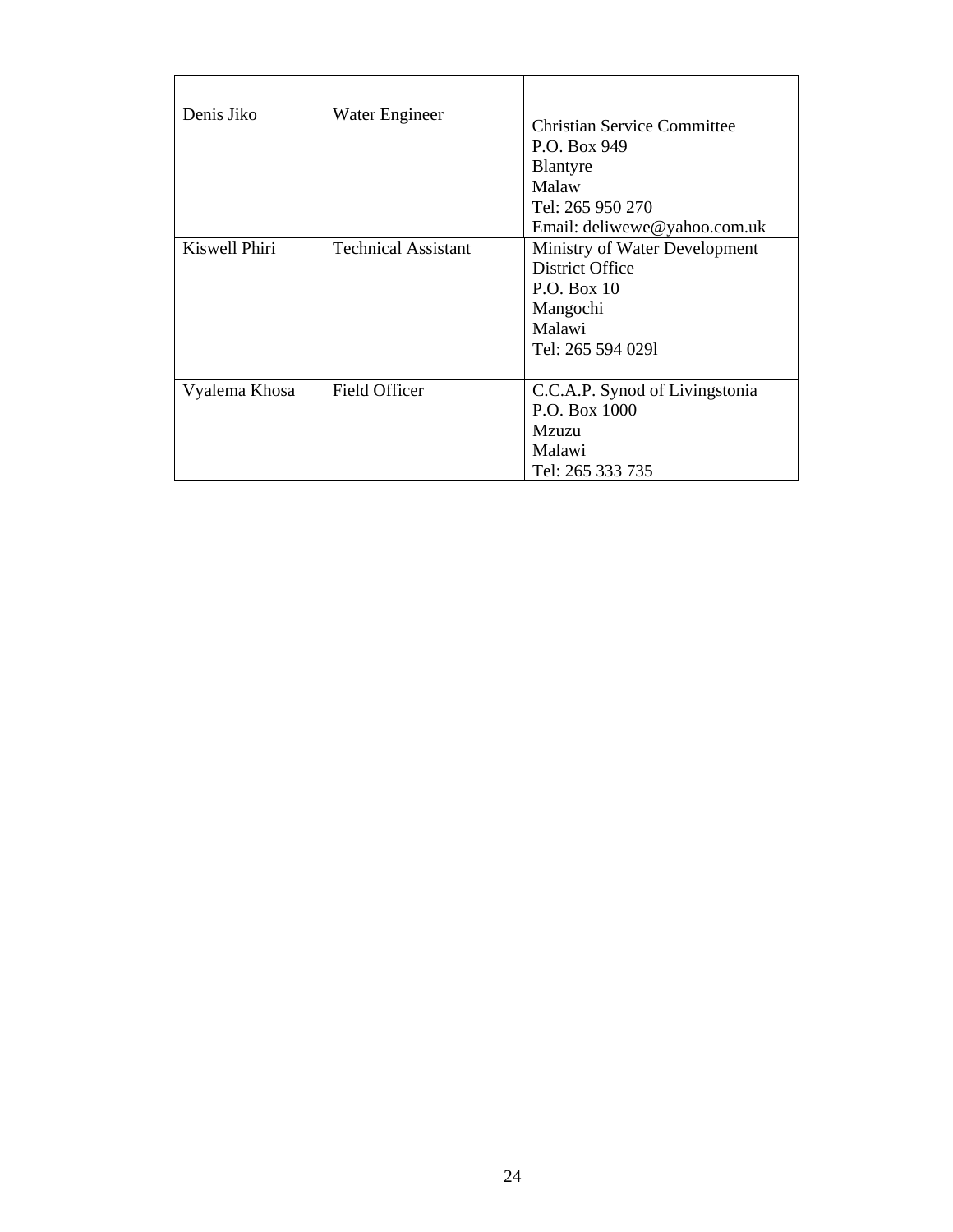# Appendix 3 Twelve evaluation questions

Give a reason why collecting groundwater data or information is important.

- 1. Name one source of information about the groundwater of an area.
- 2. Why is recharge important to the hydrogeologist?
- 3. What is one advantage of EM34 compared with resistivity?
- 4. Give one reason why a cable-tool percussion rig is sometimes used, even though they are slow.
- 5. Give one way in which the Demand Response Approach (DRA) tries to make sure that communities will maintain their boreholes.
- 6. What are your comments on the notes that were handed out?
- 7. What do you think was the best part of the course?
- 8. What did you dislike about the course?
- 9. What topic or subject should be added to the course next time?
- 10. Was the length of the course appropriate?
- 11. Who else do you think would have benefited from the course?

#### **Comments on the questions:**

- 1. Only one learner got question 1 wrong. This topic was emphasised throughout the course, and demonstrated in a variety of ways.
- 2. Three students got this question wrong, or left it out. It is possible that this question was phrased badly, with some students not understanding what a "source" was.
- 3. Five students got this wrong or left it out. It was a new concept to many students, and was also covered fairly quickly. If it was phrased differently (such as "why is it important to estimate how much groundwater goes into an aquifer") the response would probably have been better.
- 4. Eight students got this wrong or left it out. It was covered in lectures and in the practical session on geophysics. Some students were not clear what the difference between the two techniques was. This is partly to be expected, since at least half of the students had not used geophysics before.
- 5. Only one learner got this question wrong. The slowness of cable-tool percussion was a discussion topic, and the pros and cons of the technique were reinforced in lectures and in the field.
- 6. Two students got this wrong or left it out. Generally the issues of community involvement contributing to sustainability were very well understood.
- 7. Most students found the notes to be useful. Many said that they were clear, concise and well explained. Some said that they would be useful for their own training purposes. One comment was that the notes need to be simpler.
- 8. A wide range of topics were listed, covering most of the course content (although, interestingly, not the community liaison and DRA parts). Several students put geology and/or geophysics, whilst sample collecting and the field visits were also mentioned by a few. Three respondents put "all".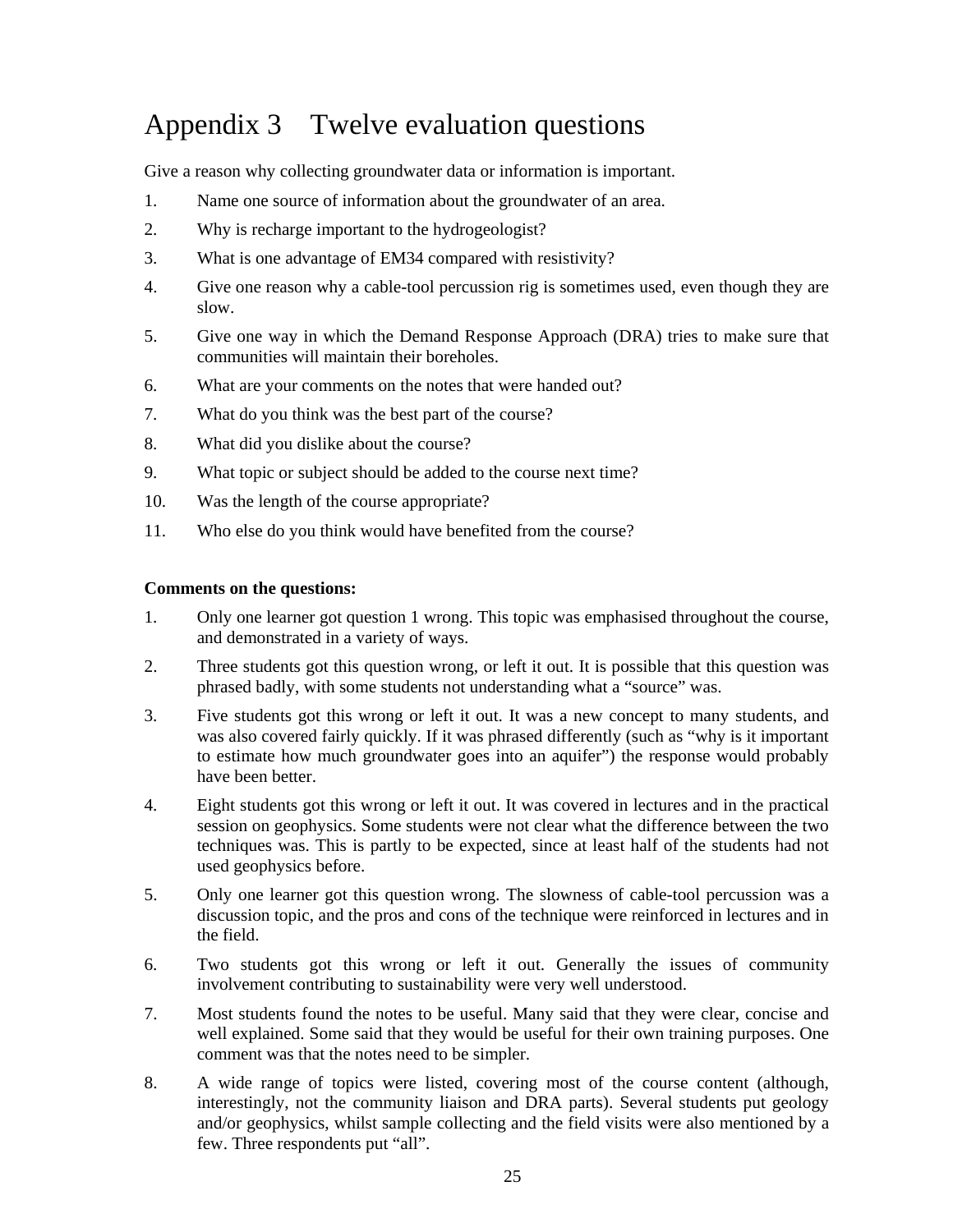- 9. Six students answered "nothing". Two mentioned that the time was too short, and two mentioned inadequate accommodation arrangements. Other comments included: interpretation of geophysics and pumping tests was too complicated, not enough time for questions, difficult geological terminology, not enough field trips, and one facilitator did not speak loudly enough.
- 10. Three students wanted more experience with geophysics plotting graphs, and using the equipment to get real data. Two others mentioned waste water treatment and disposal. There was a wide variety of other suggestions, including: shallow wells and spring protection systems, more on contamination, groundwater modelling, pumping test and geophysical interpretation using software, water sampling and analysis, more on borehole design, more on monitoring and evaluation, borehole logging (geophysical?), and geological surveys. Some of these topics should probably be added, such as shallow wells and spring protections, water analysis, and more on pumping test interpretation. However, some are clearly beyond the scope of the course, such as computer modelling and waste-water treatment.
- 11. Five students felt that the length of the course was about right. All the rest felt that it was too short, with one feeling that it should be three to four months long!
- 12. Groups of people who were mentioned by more than one learner included Ministry of Health personnel, contractors and drillers, district water planners, and anyone involved in water and sanitation. Other groups mentioned included technicians, government geologists, government policy makers, NGO staff, MASAF, and community members.